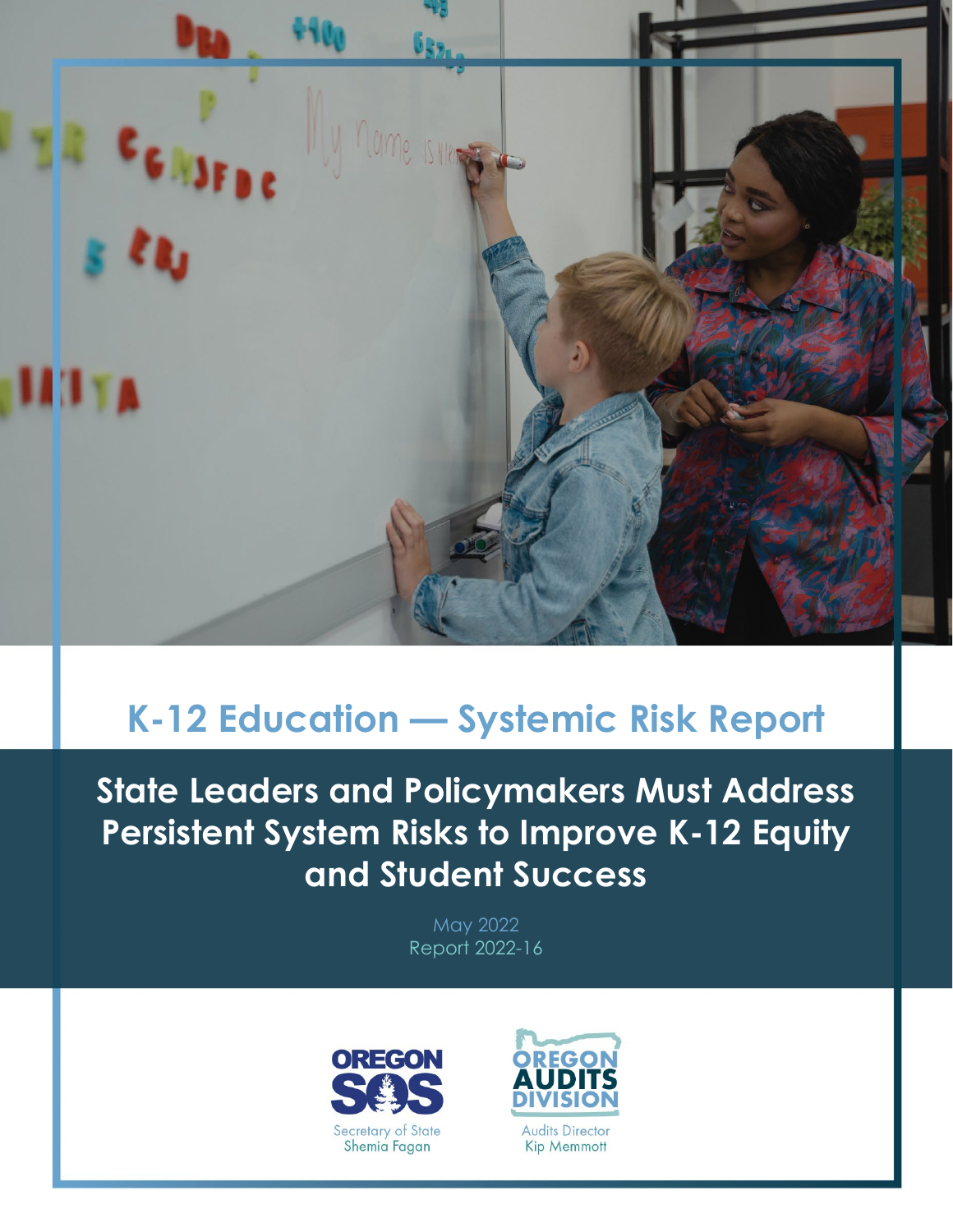# **Highlights**

K-12 Education – Systemic Risk Report State Leaders and Policymakers Must Address Persistent System Risks to Improve K-12 Equity and Student Success



The Student Success Act provides an extra \$1 billion of tax money a year for early childhood education and K-12 school improvement. It requires the Oregon Department of Education (ODE) to track district performance and work with districts to improve, building on other recent state and federal initiatives and bringing the state the closest it has been to meeting the funding recommendations of the Quality Education Model. Oregon's previous three major K-12 improvement efforts were all abandoned, underscoring the importance of addressing risks early on.

This advisory report identifies five key risks we found that could undermine K-12 system improvement as the state implements the 2019 Student Success Act, Oregon's fourth major K-12 improvement effort since the 1990s. The report draws on six Audits Division performance audits of ODE since 2016, focused on student success and inequitable outcomes in Oregon's K-12 education system.

The report is addressed to the Governor, State Board of Education, and Legislature, who must work with ODE to address these risks even as the pandemic has increased K-12 challenges. Not addressing them could allow lagging student results and equity gaps for low-income and historically underserved students to persist despite a historic investment in the education system.

**Risk #1: Performance Monitoring and Support:** Performance monitoring is crucial to school improvement. State leaders and policymakers must work with ODE to ensure monitoring of district performance and state support when needed to promote success.

**Risk #2: Transparency on Results and Challenges:** To foster accountability and timely adjustments, leaders and policymakers must require thorough reporting of school improvement results and challenges.

**Risk #3: Spending Scrutiny and Guidance:** Leaders and policymakers should support ODE in providing more analysis of school district spending, helping districts focus spending on student support and offset rising costs.

**Risk #4: Clear, Enforceable District Standards:** Oregon's Division 22 standards for K-12 schools lack clarity and enforceability, allowing low performance to persist. To increase accountability for state funds and student success, leaders and policymakers must balance local control of school districts with reasonable, enforceable standards.

**Risk #5: Governance and Funding Stability:** Reforming education is a complex, long-term effort, requiring leaders and policymakers to set clear goals and foster a long-term focus. A large number of separate programs, unrealistic timelines, and frequent changes in funding priorities and leadership can undermine reform efforts.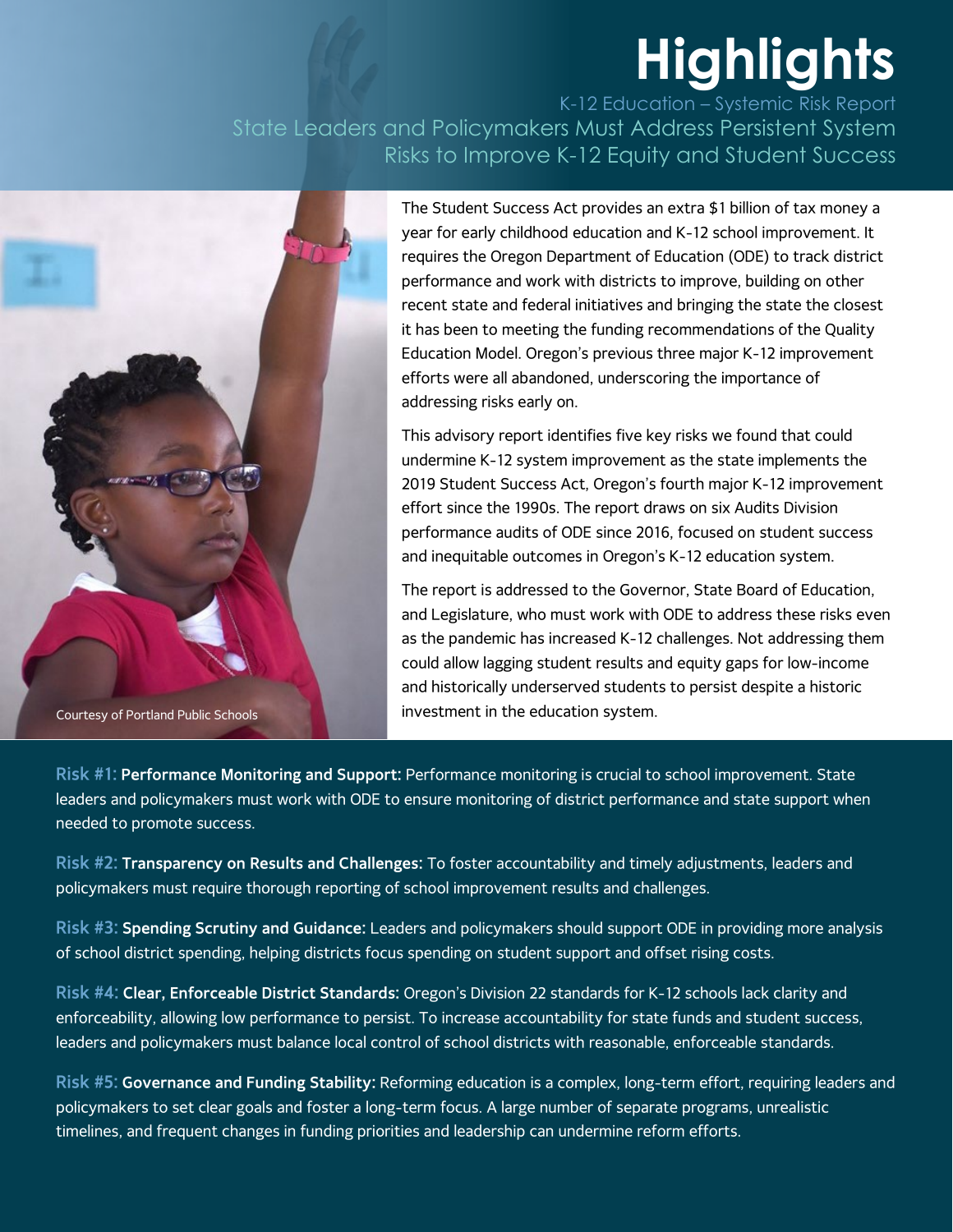# **Introduction**

The Audits Division has focused heavily on K-12 education in the last six years, issuing six audits and four recommendation follow-up reports since 2016. We conducted audits covering ODE's role with struggling schools and districts, high school graduation rates, students experiencing disabilities, alternative and online schools, student testing, and implementation of Measure 98, a ballot measure designed to improve college and career readiness. All these audits included a focus on equity — how students that education systems have historically marginalized are faring.<sup>[1](#page-2-0)</sup>

The reason for this focus is the importance of education to Oregon's economy and well-being. Oregon's K-12 public education system includes 197 school districts serving more than 560,000 students, with the State School Fund totaling more than \$4.6 billion per year, by far the state's largest single use of general and lottery funds. The success and well-being of children in this system is critically important to Oregonians. It is also an arena where social inequities can be either exacerbated or mitigated.

This Systemic Risk Report, our office's first, is an advisory report<sup>[2](#page-2-1)</sup> that identifies key risks found while conducting our audits and follow-up reports. The audits, accompanying recommendations, and followup reports were addressed to the Oregon Department of Education, or ODE, the responsible agency. However, this report is addressed not to ODE, but to the Governor's Office, the State Board of Education, and the Legislature — the leaders responsible for overseeing, directing, and supporting ODE.

Under Oregon law, governors have a strong role in K-12 education, serving as Superintendent of Public Instruction, appointing a deputy superintendent to direct ODE, serving as the administrative officer of the State Board of Education, overseeing ODE programs, and proposing a K-12 budget to the Legislature. The State Board of Education, with seven voting members appointed by the Governor, $3$  is responsible for setting administrative rules for K-12 education — the groundwork that helps establish how effectively ODE operates and how it implements key legislation, including new programs such as the Student Success Act. The Legislature sets the K-12 budget, monitors the system's operations and effectiveness, and adopts new programs and goals intended to hold ODE and school districts accountable for spending of state money and increase student performance.

Our intent with this systemic risk report is to highlight systemic risks these state leaders can address to improve the K-12 system. We believe the systemic risks outlined in this report are also useful for school district boards and Education Service District (ESD) boards to consider. ESDs play a crucial role in supporting districts across the state.

# **The Student Success Act sets a promising path forward**

The pandemic has made the last two years extraordinarily difficult for many students, educators, and administrators, but there are reasons for optimism moving forward. Educators and districts may be

<sup>&</sup>lt;sup>1</sup> Appendix A includes a list of these audits and associated follow-up reports.

<span id="page-2-2"></span><span id="page-2-1"></span><span id="page-2-0"></span><sup>&</sup>lt;sup>2</sup> As non-audit projects, advisory reports do not adhere to government auditing standards, including standards for detailed planning of fieldwork steps and internal control reviews of auditees. However, as with other non-audit reports, this report went through the division's quality assurance process to ensure statements in the report were supported by appropriate evidence. <sup>3</sup> The State Treasurer and Secretary of State, or their designees, also serve as non-voting, ex-officio members of the State Board of Education.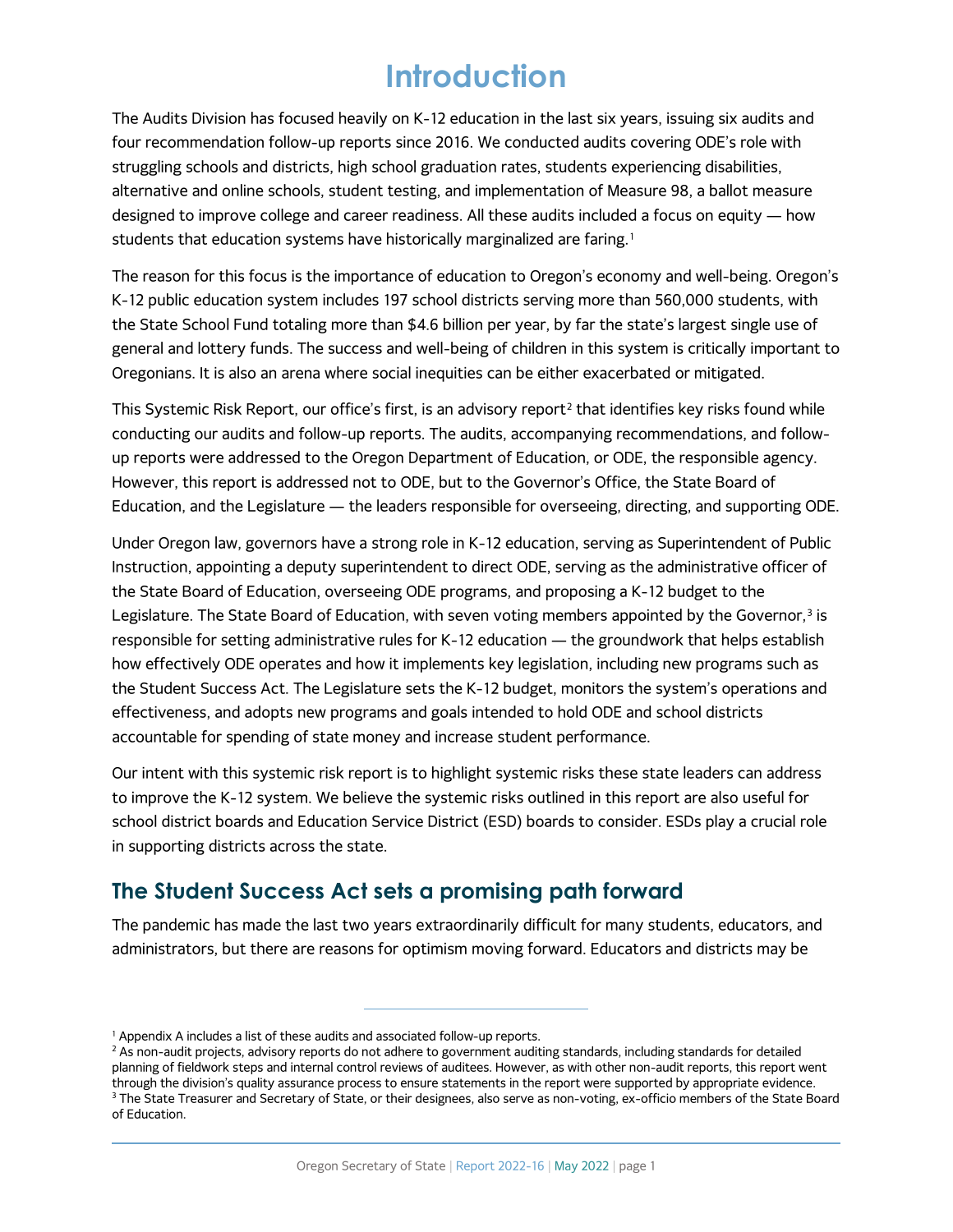able to address student needs more effectively as students return to class. At the state level, two relatively recent and large initiatives may improve the K-12 system's performance:

**Measure 98 High School Success.** This 2016 ballot measure, modified by subsequent legislation, established a fund of \$800 per high school student per year to improve graduation rates and students' college and career readiness. The funds can be used for Career and Technical Education, college-level courses while in high school, and dropout prevention programs. A 2020 audit found ODE followed a robust and effective planning process to implement the measure.

**The Student Success Act.** Adopted by the Legislature in 2019, the act is projected to provide an extra \$1 billion of tax money per year for early childhood education and K-12 school improvement, drawing on a new Corporate Activities Tax. The funding from the act brought Oregon's funding for K-12 education in the 2021-23 biennium as close as it has been to meeting the recommendation in the Quality Education Model since the first QEM report in 1999, [4](#page-3-0) though still \$557 million short of projected needs for the biennium. The act requires ODE to track district performance and work with districts to improve outcomes. It also focuses on improving school and district efforts with low-income and historically underserved students.

In 2019, ODE created the Office of Education Innovation and Improvement to support student investment grants under the Student Success Act. The office includes new staff approved by the Legislature and combines several teams working on related student improvement initiatives, such as federal Title I school improvement, Measure 98 High School Success, new requirements under the federal Every Student Succeeds Act, and several of the additional new initiatives created under the Student Success Act.

ODE's Office of Education Innovation and Improvement now has 48 positions focused on state and federal priorities for improving student outcomes. In addition to staff, the agency is equipped with stronger frameworks for monitoring district performance and providing assistance, including many tied to a new Student Investment Account under the Student Success Act. ODE is also helping to facilitate greater community involvement in state and district decision-making. Agency officials say a more inclusive K-12 culture will help increase performance and equity by influencing resource allocation and increasing opportunities for underserved students.

Unlike prior improvement efforts, the act is backed by a substantial increase in state funds. These funds are not guaranteed — see risk no. 5 for details — and considerable debate exists on whether the Quality Education Model funding model adequately completely captures school and student needs. Those needs include increasing need for mental and behavioral health support for students and the financial impact of staffing shortages and rising wages. However, if maintained and adequately funded, Student Success Act changes have the potential to drive a unified, strategic approach to improving the K-12 system.

<span id="page-3-0"></span><sup>4</sup> The Quality Education Model is updated every two years. Current and past reports can be found at <https://www.oregon.gov/ode/reports-and-data/taskcomm/Pages/QEMReports.aspx>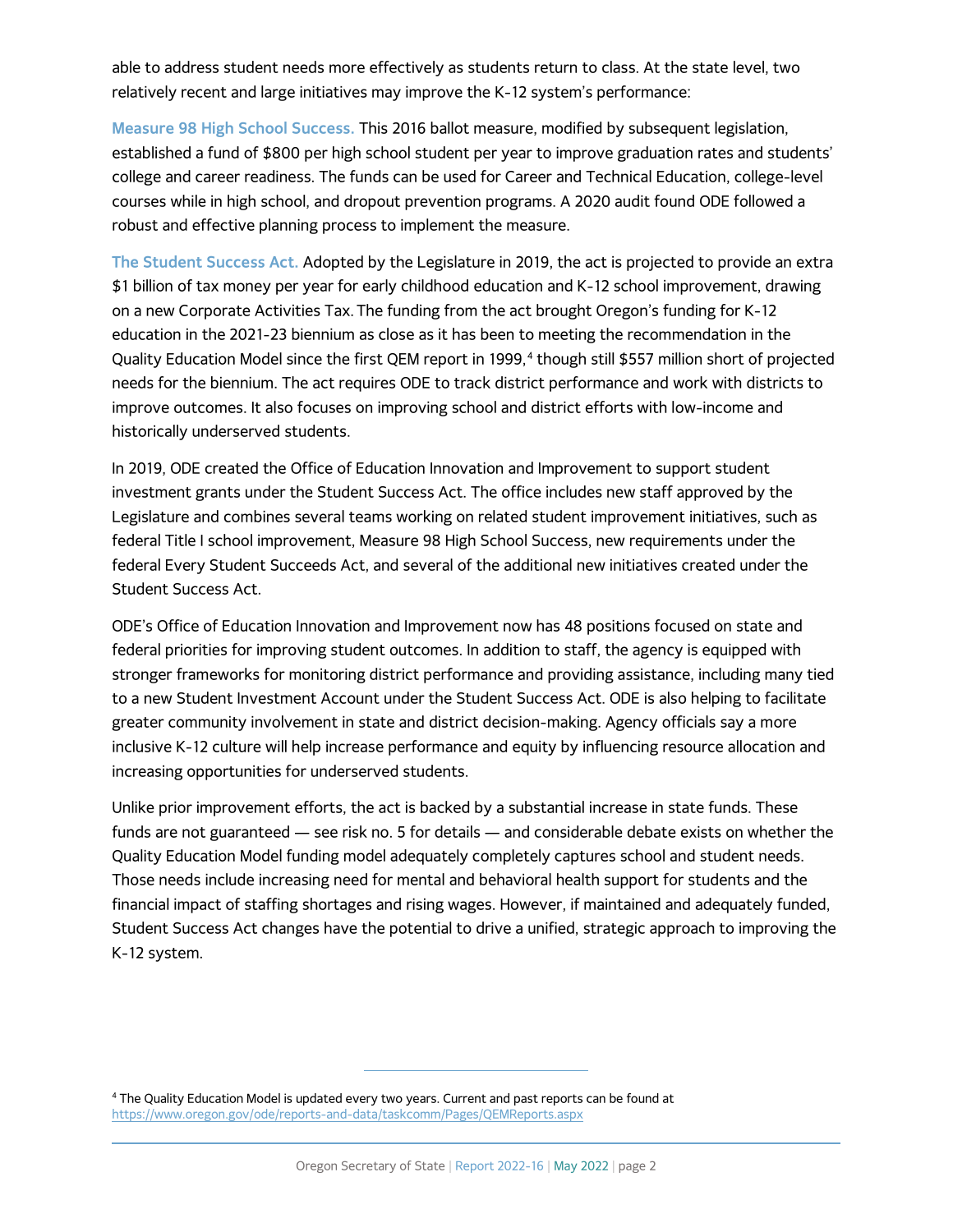#### **Oregon's new Student Investment Account — an important initiative within the Student Success Act**

At roughly \$500 million a year, the Student Investment Account is the largest initiative in the Student Success Act. ODE distributes the money through four-year grants with school districts. Key details:

- Authorizes investments to meet students' mental or behavioral health needs and increase their academic achievement.
- Focuses on vulnerable students, among them students who are economically disadvantaged, from racial or ethnic groups with historic disparities, experiencing disabilities, English language learners, or foster children.
- Districts must create a four-year plan for use of the money, collect data to make equity-based decisions, and establish quantitative growth targets focused on measures such as graduation rates, third-grade reading proficiency, and attendance rates.
- Each biennium, ODE determines whether districts met growth targets. If they do not, ODE can require them to enter coaching programs or direct spending to specific areas.
- In addition, ODE develops an intensive program for high needs districts, including involvement by ODE student success teams. These districts can receive extra money from the Statewide Education Initiatives Account, a separate part of the Student Success Act.

## **Oregon has not sustained past improvement efforts**

Taken together, the Student Success Act and Measure 98 comprise Oregon's fourth major K-12 improvement effort since the early 1990s.

The previous three were all abandoned.

In 1991, the Legislature passed the Oregon Educational Act for the  $21<sup>st</sup>$  Century, a major overhaul whose most direct school improvement provisions were CIM and CAM — certificates of initial and advanced mastery — intended to drive classroom rigor. They were never required for graduation, despite significant investments of time and resources, and the Legislature abolished them in 2007.

In 2011, the Legislature created an Oregon Education Investment Board to oversee a unified education system from early childhood through post-secondary education. The board developed strategic initiatives to spur improvement and required districts to sign "achievement compacts" as part of the budgeting process. By 2015, the investment board and the achievement compacts were gone, and by 2017 many of the initial programs established by the strategic initiatives and network grants were changed, eliminated, or replaced, with limited analysis of lessons learned.

The Legislature replaced the investment board with a Chief Education Office under the Governor and charged it with building a unified education system, a major undertaking. In 2015, the Legislature set a June 2019 sunset date for the office, and most of its functions related to strategic investment and educator training were transferred to ODE.

This history indicates state leaders will need to closely monitor the progress and challenges ahead for the Student Success Act to succeed long-term. Based on our audits of the K-12 system, our judgment is focusing on the risks outlined in this report will help them do so.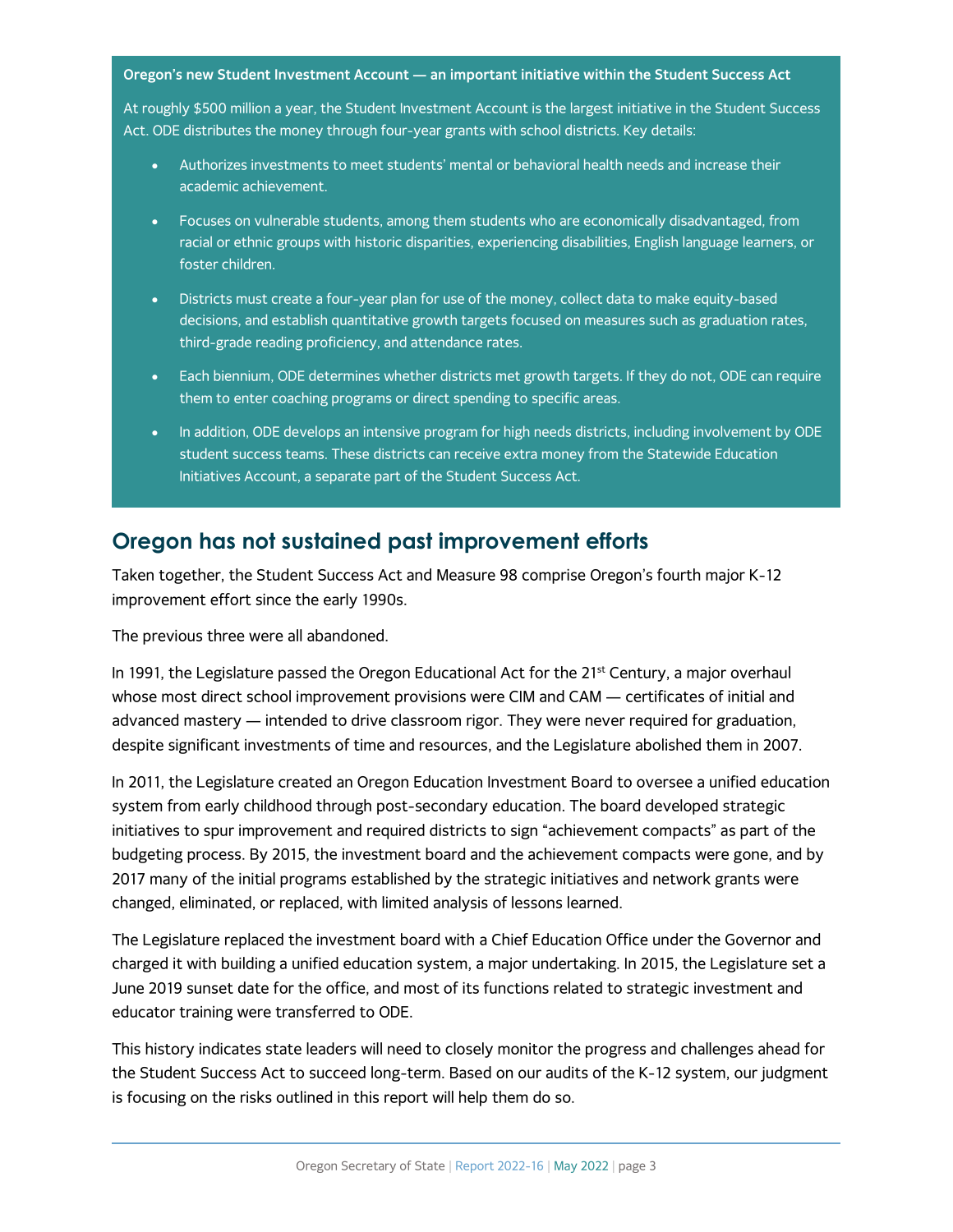# **Oregon's K-12 system has improved in key areas, but still faces substantial challenges**

In recent years, Oregon's K-12 system has increased some important performance metrics. From 2016 to 2019, the state saw increases in ninth-grade students on track to graduate, four-year graduation rates, and five-year completion rates. For graduation and completion rates, those improvements extended to the 2020-21 school year, despite pandemic challenges, and to students living in poverty, Black/African American students, Hispanic/Latino students, and students with disabilities.<sup>[5](#page-5-0)</sup> Oregon's overall graduation rate also increased faster than the national rate in the last five years of national comparisons. These encouraging results illustrate the benefit of publicly reporting and focusing on key performance metrics.

However, Oregon's underserved student populations still face significant achievement gaps relative to overall results in graduation rates and achievement test results for math and English Language Arts. Overall, less than a quarter of all students meet proficiency standards in math in 11<sup>th</sup> grade. Despite improvements, Oregon also continues to rank low relative to other states in its graduation rate. In 2018-19, the latest year of national data available, Oregon's 80% graduation rate ranked 48<sup>th</sup> lowest. This ranking does not account for differences in graduation requirements between states, such as Oregon's relatively high number of minimum credits required for graduation. $^{\rm 6}$  $^{\rm 6}$  $^{\rm 6}$ 

Audits have found other specific equity challenges. A 2017 audit found students in online schools and alternative schools and programs account for nearly half the state's dropouts. Alternative school students are disproportionately students of color and more than two-thirds are low-income. A 2020 audit found only a third of Oregon children eligible for early intervention special education programs received an adequate level of services, as defined by ODE. A separate 2017 audit of graduation rates found more than 70% of students who do not graduate on time are low-income.

High school graduation is a critical milestone for students. Research indicates graduates are more likely to have jobs, less likely to be incarcerated, and less likely to rely on public assistance than students who drop out. They are also less likely to have problems with drugs and more likely to live long, healthy lives. A 2018 review of research on the link between education and health concluded the education process is central to health and noted "large and widening" disparities in health and longevity between adults with higher educational attainment and their less educated peers.<sup>[7](#page-5-2)</sup>

#### **Some important student success metrics dropped during the COVID-19 pandemic**

Data for the 2020-21 school year, after COVID-19 took hold, shows reductions in some important indicators of student success, including attendance and ninth-grade students on track to graduate. In November 2021, ODE released data showing more than a quarter of Oregon's public high school ninthgraders had not passed enough classes to be on track to graduate in the 2020-21 school year, a drop of 12 percentage points from 201[8](#page-5-3)-19.<sup>8</sup> Results for all categories of students fell, with decreases for

<span id="page-5-1"></span><span id="page-5-0"></span><sup>5</sup> When describing racial and ethnic groups in the context of an education data report, we use the terms used in the report. <sup>6</sup> A bill passed during the 2021 legislative session directed ODE to review the appropriateness of graduation requirements, including comparison to other states. That analysis is in process.<br><sup>7</sup> Annu. Rev. Public Health 2018. 39:273-89

<span id="page-5-2"></span>

<span id="page-5-3"></span><sup>&</sup>lt;sup>8</sup> The data is included in ODE's Oregon Statewide Report Card for 2020-21.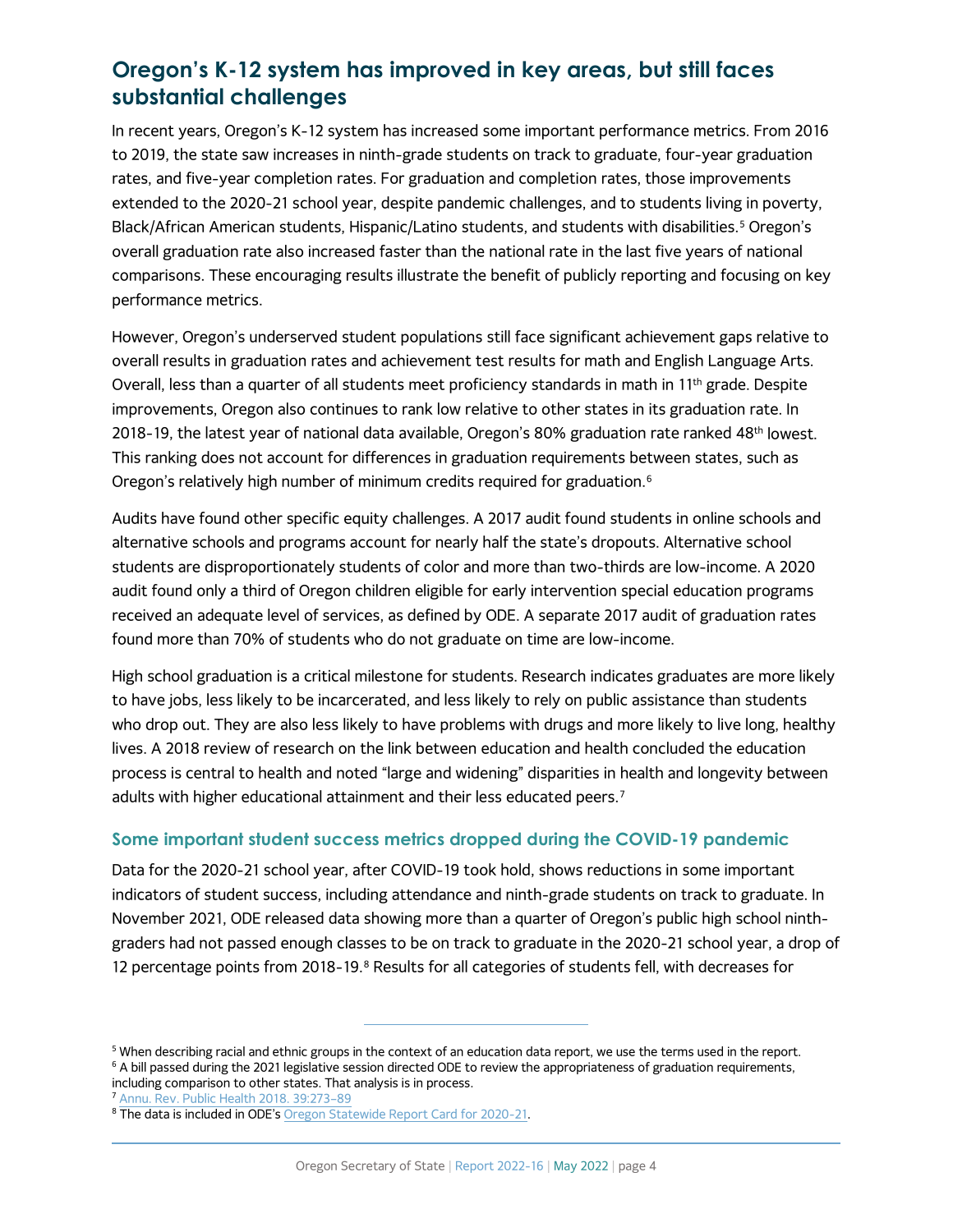American Indian/Alaska Native, Hispanic/Latino, and Native Hawaiian/Pacific Islander students all significantly higher than the statewide drop.

Nationwide, the Northwest Evaluation Association reports achievement testing results dropped from third- through eighth-grade in both reading and math from fall 2019 to fall 2021. Drops were particularly sharp at high-poverty schools and among Hispanic, American Indian/Alaska Native, and Black students.

At ODE and at school districts, the pandemic has delayed some critical student success work as the agency, districts, teachers, and other educators responded to urgent needs for online education and additional student support amid health concerns and staff shortages. Our 2021 follow-up work for a 2019 audit that involved ODE found pandemic-related delays contributed to ODE fully implementing only two of 11 recommendations.

#### **State leaders must appropriately balance local control and state-level monitoring of K-12 results**

Improving K-12 education requires balancing two priorities: supporting local control of school districts by district management and school boards — entities closer to the ground and more in touch with their communities — and ensuring ODE appropriately monitors and intervenes to help struggling districts improve, safeguard taxpayers' investment, and protect historically underserved students.

We analyzed risks identified in our past audits and conclude a lack of intervention by ODE, despite significant problems at the school and district level, has been a larger problem than infringement on local control. In some cases, ODE has said it lacked statutory authority to intervene. In addition, the Legislature structured the Student Success Act to focus ODE's efforts on collaboration, support, and coaching of struggling districts. More aggressive intervention — principally, directing spending to improve lagging areas — is likely to be limited and come only after other measures have not improved student success.

The following pages detail the five major systemic risks and, for each risk, suggested actions the Governor, State Board of Education, and Legislature could take to address them.

We sincerely appreciate the courtesies and cooperation extended by ODE leadership and staff during the preparation of this report and in all our prior audits.

> **Report team** Andrew Love, CFE, Audit Manager Scott Learn, CIA, MS, Principal Auditor Krystine McCants, CIA, MS Econ., Principal Auditor

#### **About the Secretary of State Audits Division**

The Oregon Constitution provides that the Secretary of State shall be, by virtue of the office, Auditor of Public Accounts. The Audits Division performs this duty. The division reports to the elected Secretary of State and is independent of other agencies within the Executive, Legislative, and Judicial branches of Oregon government. The division has constitutional authority to audit all state officers, agencies, boards, and commissions as well as administer municipal audit law.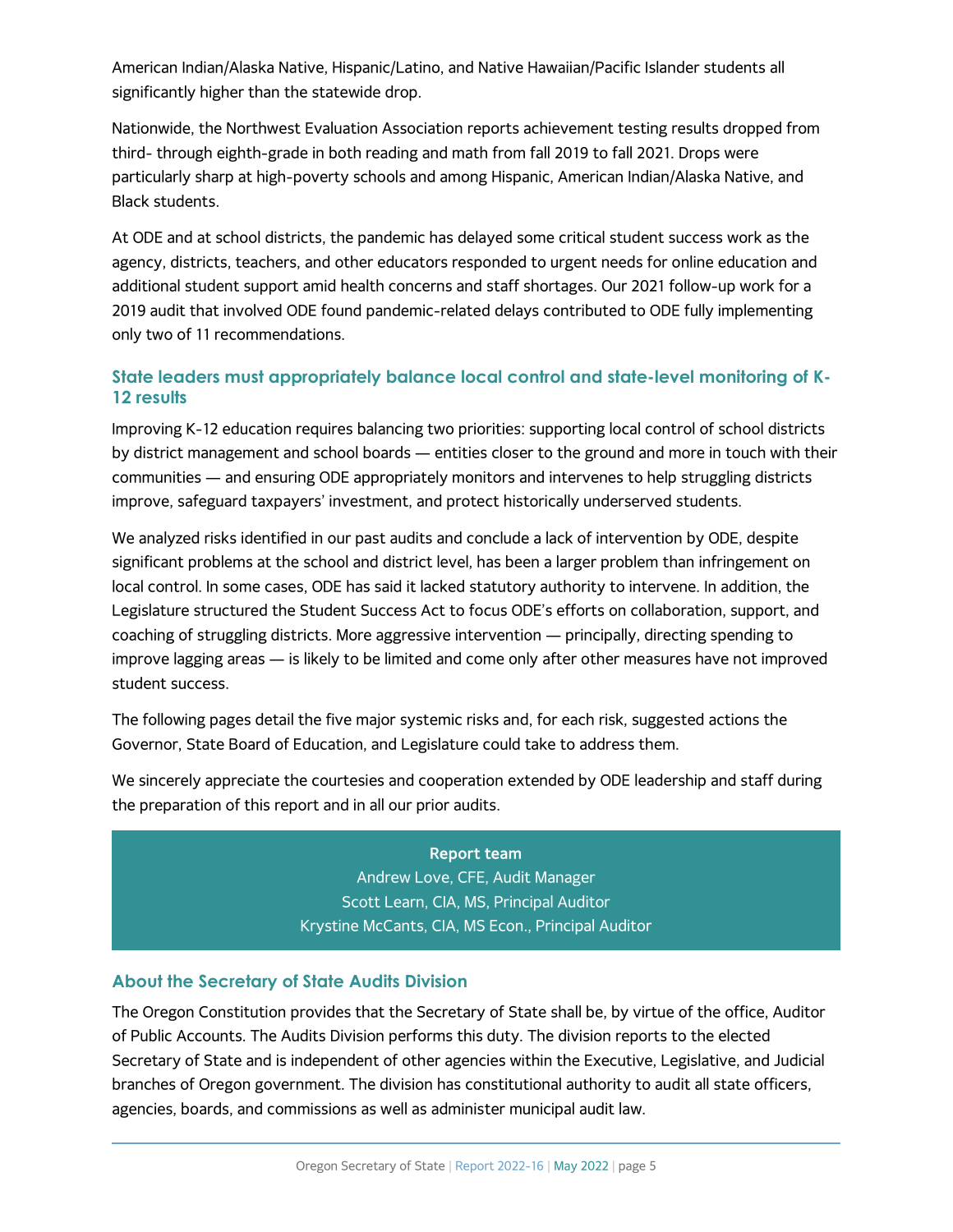## **Risk #1: Performance Monitoring and Support**

Performance monitoring is crucial to school improvement. State leaders and policymakers must work with ODE to ensure monitoring of district performance and state support when needed to promote success.

For any organization or system, monitoring performance and intervening appropriately are important controls to ensure objectives are met. At ODE, our audits have consistently found issues with ODE's performance monitoring of grants and programs and issues with effective, timely intervention when districts or schools struggle. The Student Success Act added staff and requirements that could help ODE improve in this area, but state leaders also need to monitor how the agency itself is performing and intervene when necessary to ensure student success does, in fact, increase.

Earlier in 2022, the agency developed integrated guidance for school districts and a single application for six crucial initiatives that should help improve performance monitoring — and help districts and grant recipients consolidate their efforts and report their progress more effectively.<sup>[9](#page-7-0)</sup> The initiatives include Student Investment Account grants under the Student Success Act, the High School Success initiative sparked by Measure 98, Career-Technical Education programs, and district Continuous Improvement Planning. The agency plans to integrate planning and budgeting for these programs, and align reporting on program evaluation and progress.

However, our audits have found deficits in ODE's performance monitoring in practice, including monitoring the performance of grants and programs intended to help vulnerable students. For example:

**Title I school improvement.** This federal grant program under the Every Students Succeeds Act (ESSA) focuses on schools serving high proportions of economically disadvantaged students, as well as Black, Latino, and Native American students, making it crucial to closing Oregon's equity gaps in student performance. Yet our 2019 ODE-Portland Public Schools (PPS) audit found ODE and its

From an internal control standpoint, monitoring means consistently reviewing how effectively a system or program is working and addressing problems that arise.

contractor, Education Northwest, each evaluated the program just once between spring 2010 and 2017; both evaluations lacked rigor. Our own analysis found about 70% of the schools performed worse than comparable schools on English Language Arts and math assessments in 2016-17. In our 2021 follow-up report, ODE officials said they plan to develop new Title I support and school improvement procedures for 2021-22, including data sources for evaluating results. The agency also wants districts participating in improvement programs under ESSA to connect those efforts to the integrated application and reporting effort described above.

<span id="page-7-0"></span><sup>9</sup> ODE'[s integrated guidance document,](https://www.oregon.gov/ode/StudentSuccess/Pages/Innovation-and-Improvement.aspx) "Aligning for Student Success," is available online.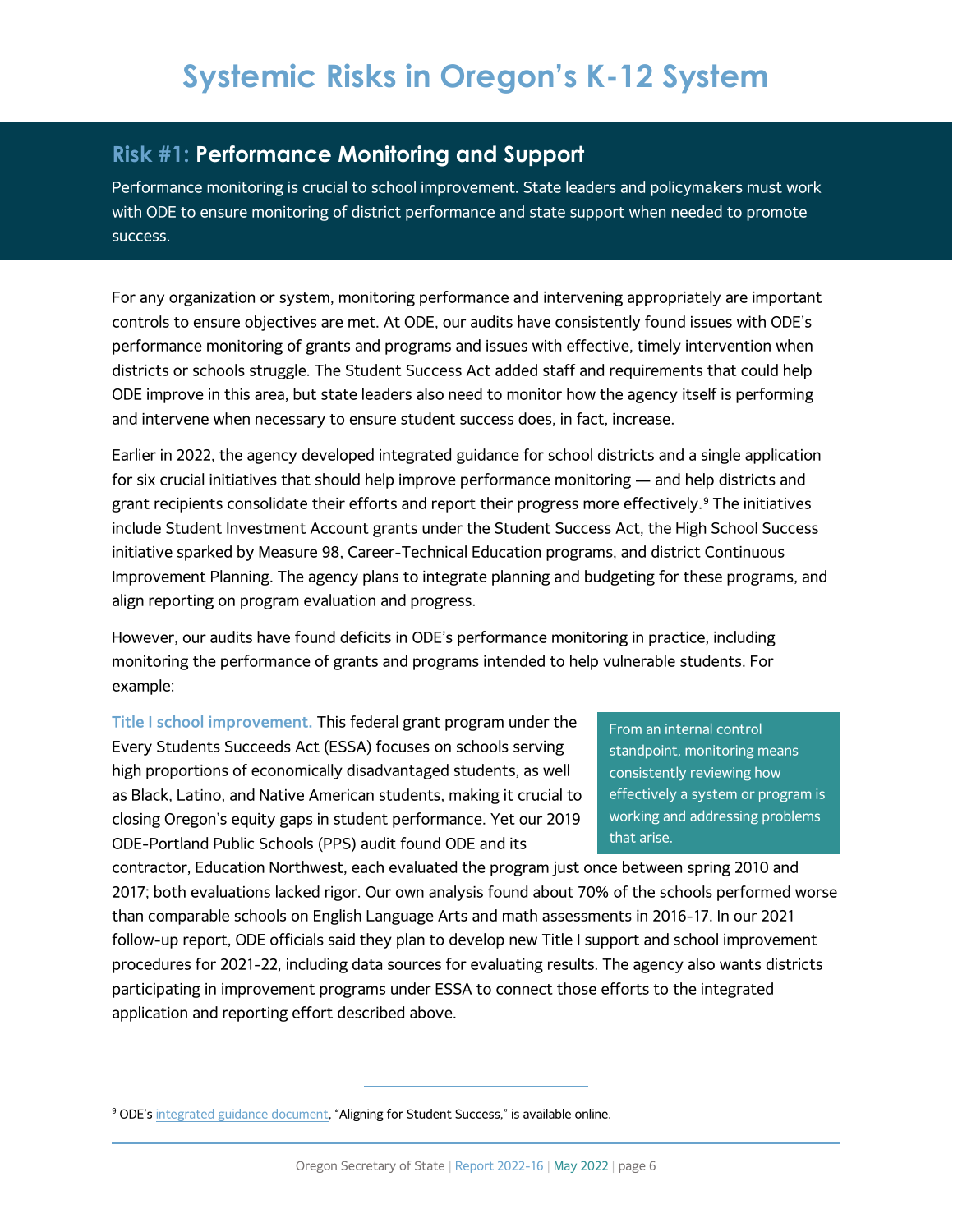**Alternative and Online Education.** A 2017 audit of alternative and online education found ODE has not adequately collected and tracked alternative school and program performance information to identify both successful and underperforming schools and programs. Similarly, ODE's performance tracking and legislatively authorized oversight of rapidly growing statewide and regional online charter schools which enroll substantial numbers of academically at-risk students and many students who eventually drop out — is limited, and much lower than oversight in some states.

For example, ODE receives copies of key documents related to online charter schools, such as charter agreements and annual reports, but did not review them for quality or monitor the quality of district oversight of these schools. Our 2019 follow-up found little to no progress on our recommendations, which ODE officials attributed to low alternative education unit staffing and prioritizing accountability requirements under ESSA.

Our 2017 audit found other states have held districts, alternative schools, and programs to high standards and provided more support to help at-risk students succeed. Other states, including Washington, have also increased standards and oversight of fast-growing online schools, while Oregon's laws allow these publicly funded schools to increase enrollment rapidly regardless of their performance.

**Measure 98/High School Success.** Our 2020 audit found the High School Success team at ODE is developing a robust plan to evaluate internal performance for this state program, aimed at increasing the state's high school graduation rate. However, the audit also found this plan focuses on process, such as the number of ODE visits made, and not on interim or long-term outcomes like improvement in dropout prevention activities. The audit also found ODE staff reviewed districts' requested changes in high school success plans for statutory compliance but did not evaluate the potential impact of the changes on student outcomes. This focus on process and compliance, rather than student outcomes, has been a common issue in ODE grant monitoring. ODE officials said they are making monitoring improvements; our office is conducting the next audit required under Measure 98, which is scheduled to be issued by the end of 2022.

#### **The state lacks crucial data needed for more effective monitoring**

Having adequate student data is crucial to monitoring and intervention, allowing ODE and districts to identify problems and respond to them. ODE's October 2021 reporting showing the increase in ninthgraders not on track to graduate is a prime example.[10](#page-8-0) At the time of the data's release, ODE's director predicted the alarming results would "drive action" to get students back on track, an illustration of the power of meaningful data to highlight problems and improve results.

However, three of our K-12 audits found ODE lacks crucial student data to upgrade its overall performance monitoring.

Perhaps most important, ODE does not obtain course grades or specific credits attained by middle school and high school students, data the agency could use to help identify and address barriers to graduation. Class performance data would help ODE analyze when students are most likely to fall off

<span id="page-8-0"></span><sup>&</sup>lt;sup>10</sup> [This data is available on ODE's website.](https://www.ode.state.or.us/data/reportcard/Media.aspx)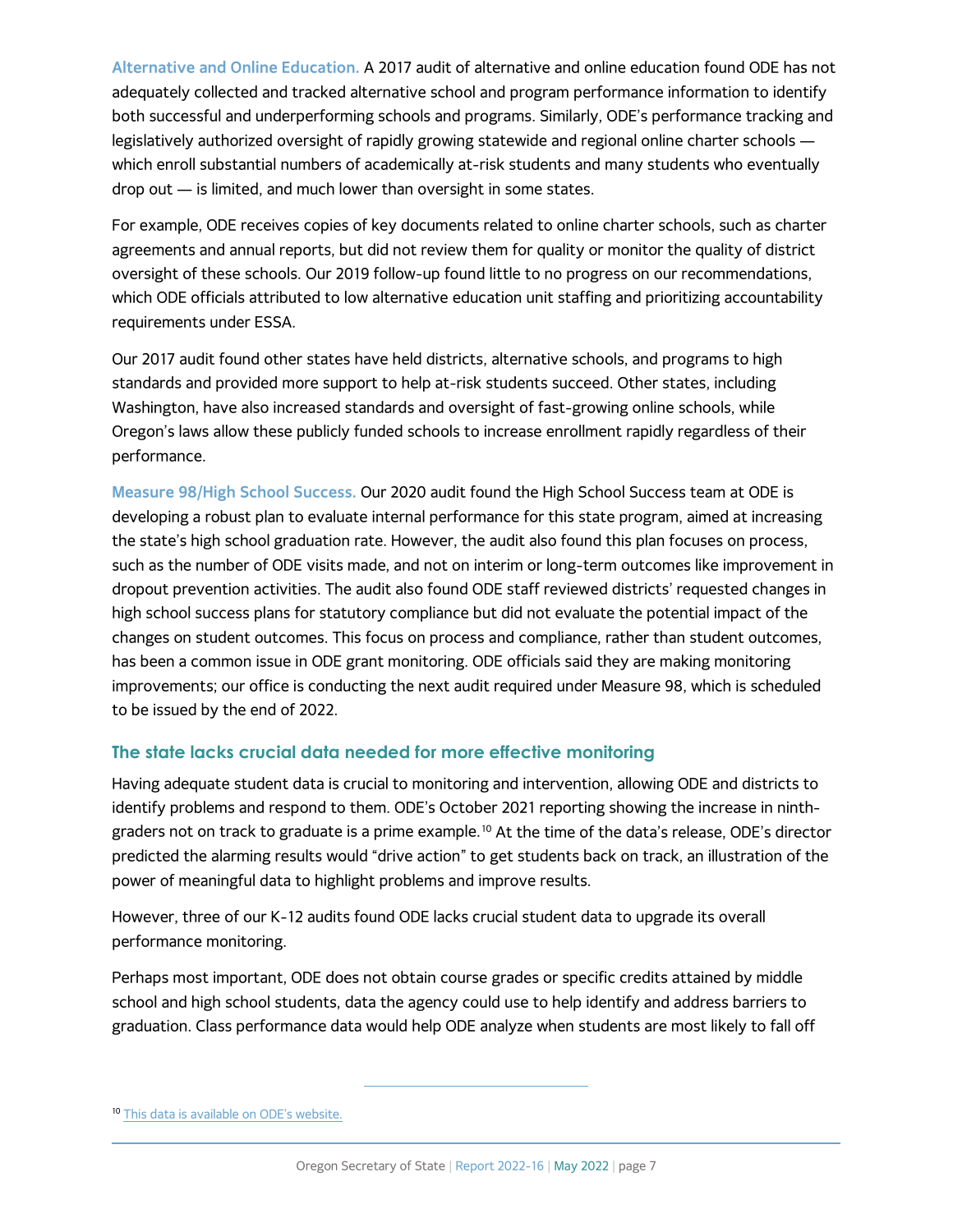track, which courses have high failure rates, and how student success or failure in specific courses ties to graduation.

For example, ODE has no ability to assess how many students take and pass Algebra 1, a key course required for graduation; how ability to pass ultimately affects students' graduation prospects; and whether a lack of the Algebra 1 credit plays a larger role than other potential barriers to graduation. ODE also doesn't have information about which  $10^{th}$ -,  $11^{th}$ - and  $12^{th}$ -grade students are on-track to graduate. That metric stops at ninth grade. That kind of diagnosis could help ODE identify statewide issues and tailor its improvement efforts to address them. In following up on our high school graduation rate audit, ODE management told us collecting this data would require more funding; a bill to collect high school credit attainment data did not pass out of the 2017 legislative session.

Data collection comes at a cost for districts and state agencies. State leaders can help by working with ODE to specify expected uses of the data and ODE's role in supporting districts when the data identifies problems.

#### **Student Success Act requirements could improve monitoring and intervention**

Student Success Act provisions for Student Investment Account grants have substantial promise for improving monitoring and intervention. The work is in the early stages, however, and our previous audit work with similar programs indicates ODE's monitoring and intervention efforts under the act could still be limited.

The act requires ODE to monitor performance growth targets of each Student Investment Account grant recipient each biennium; gives ODE the authority to require grant recipients to enter coaching programs; and authorizes ODE to establish a procedure for conducting performance audits of grantees. ODE's new Office of Education Innovation and Improvement has developed best practices for the monitoring and evaluation of progress with Student Investment Account programs under the act, including extensive guidance for schools on collection and evaluation of longitudinal performance data — data following students over long time periods. The office is also working on a long-term vision to develop consistent monitoring and evaluation tools across the agency.

However, ODE officials say the work is in the early stages and the agency still has significant room for improvement around performance management and monitoring.

Our previous audits have also identified monitoring and intervention issues in smaller programs with requirements similar to the Student Success Act. For example, our ODE-PPS audit found ODE personnel monitored PPS' work under the federal Title III grant program for English language learners, but the desk audits the agency conducted mainly consisted of a rules compliance review, not an evaluation of student performance. ODE also did not increase consequences for PPS when the district did not meet four student performance objectives from 2010 to 2015, despite options in the program to do so. ODE also administers other small but important state grants outside the Students Success Act, including African American Black Student Success grants and grants for American Indian/Alaska Native and English learner students. Performance management of these grants is important as well.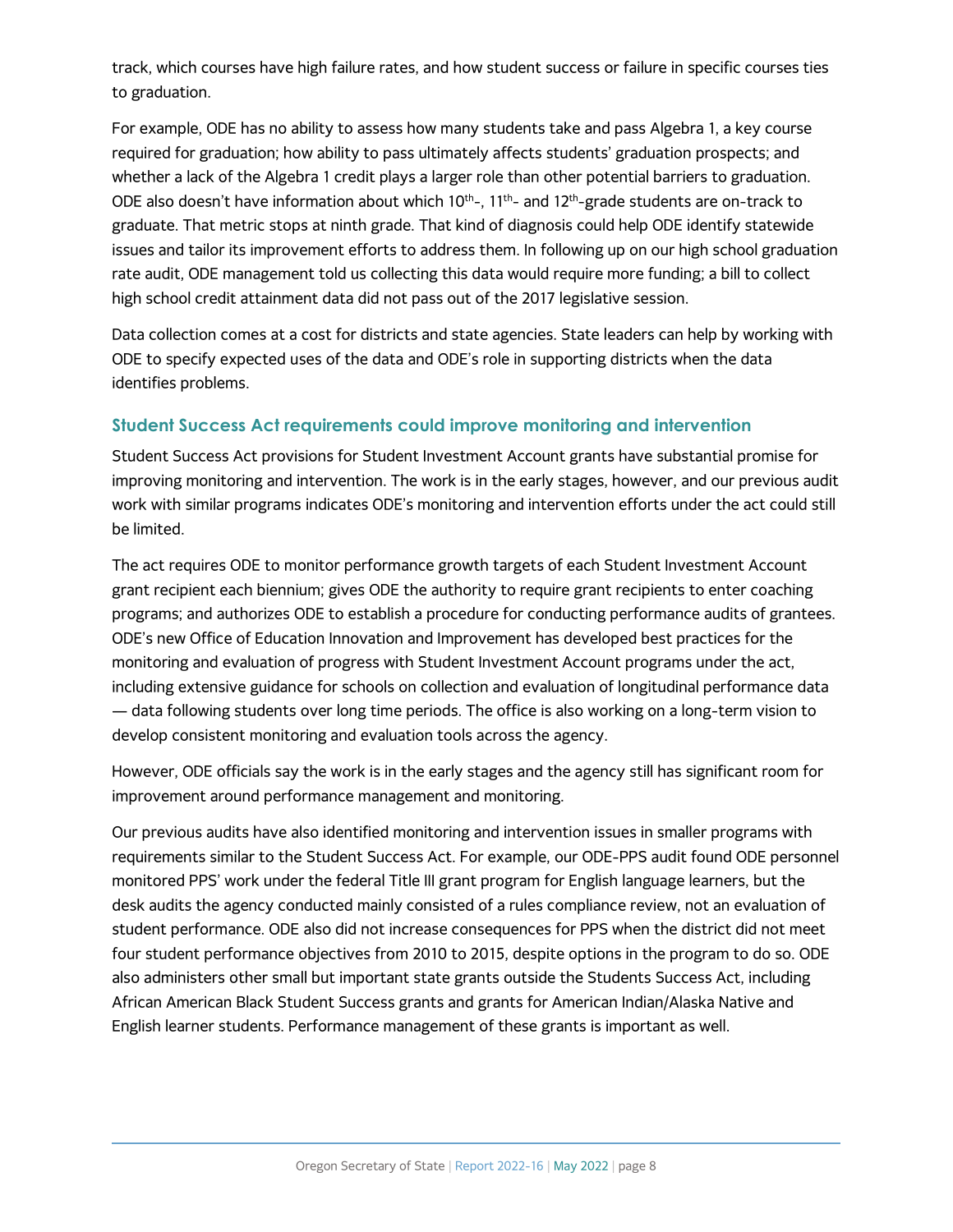#### **Suggested leadership actions**

- **1.** Closely track ODE's performance monitoring of grants and the agency's interventions when needed to support district or contractor success, including monitoring and intervention under the Student Success Act, and development of new Title I support and school improvement procedures. Clarify in statute where ODE's responsibility is weak or unclear.
- **2.** Similarly, closely track work by ODE's new Office of Education Improvement and Innovation, including how the office is monitoring and measuring performance of districts and its own efforts to help districts.
- **3.** Monitor and support ODE's efforts to improve inadequate performance measurement of alternative and online schools, and adopt statutes the hold public district and charter online schools, particularly statewide and regional online schools, to stronger standards.
- **4.** Ensure ODE has adequate staff to monitor grant and district performance and to support districts and schools in improving performance.
- **5.** Provide funding and, where needed, statutory authority for ODE to collect data from districts on course grades and specific credits attained by middle and high school students, a key to pinpointing graduation roadblocks.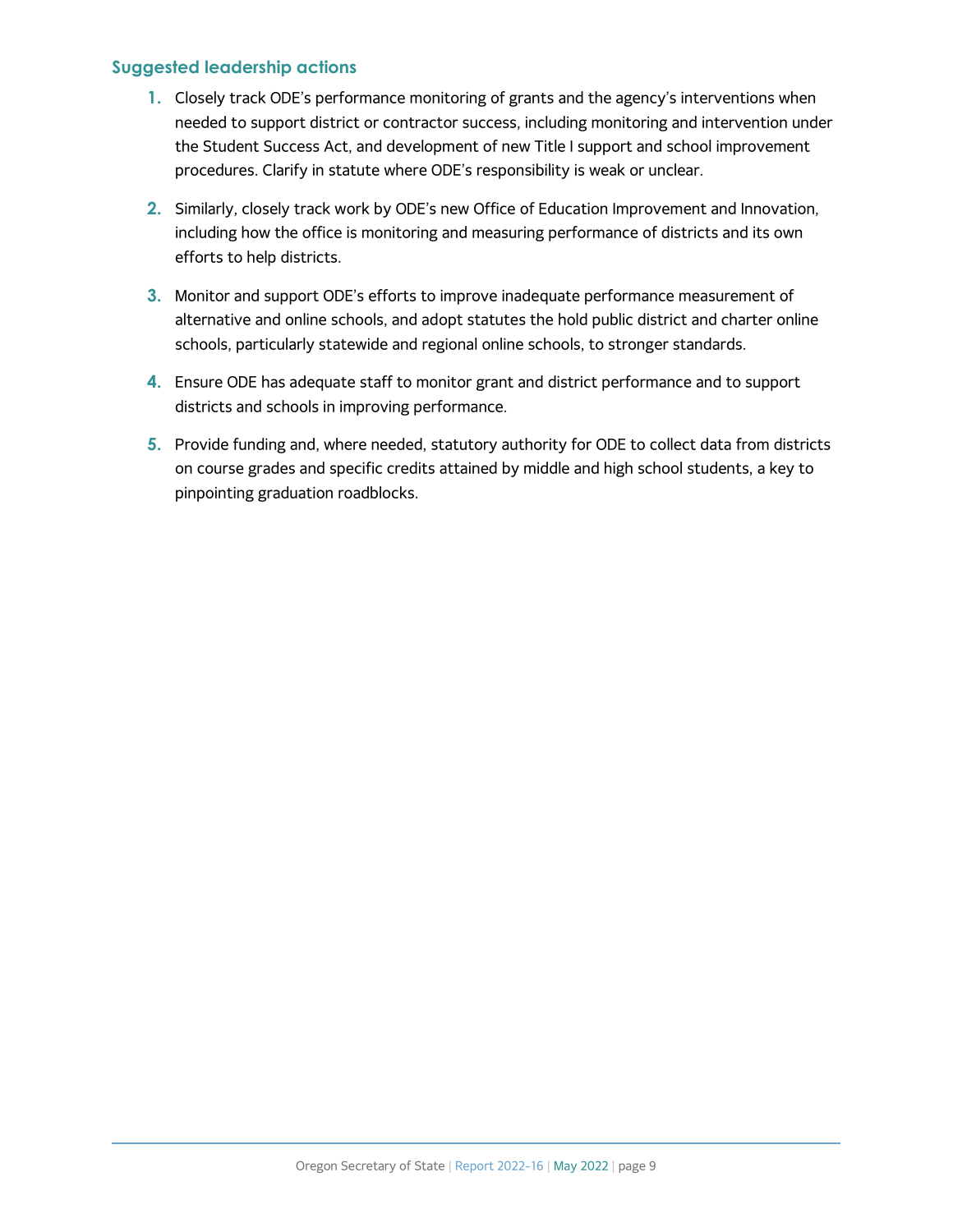# **Risk #2: Transparency on Results and Challenges**

To foster accountability and timely adjustments, leaders and policymakers must require thorough reporting of school improvement results and challenges.

Key controls to ensure objectives are met also include identifying and addressing risks to achieving those objectives and reporting quality information on how the organization is doing. In that light, state leaders must support reporting of results for crucial K-12 programs. Leaders must also ensure ODE identifies and addresses challenges to successful implementation of the Student Success Act, revamped programs under ESSA, and other crucial K-12 improvement efforts, in addition to progress made. Effective agency reporting includes details of both successes and challenges, so challenges can be quickly addressed. Timely identification and remediation of roadblocks is crucial to ensure the state's latest improvement efforts maintain momentum and are not stalled.

#### **Oregon's reporting of student outcomes has important gaps**

ODE has made significant strides reporting results over the years, including issuing individual school report cards, an annual statewide report card on the performance of the K-12 system, and single-issue reports highlighting key problems. ODE's authority over school districts is limited, given Oregon's focus on local control, and insightful results reporting is one of the clearest ways the state can improve the K-12 system.

However, previous audits have identified gaps in the state's reporting. Most striking: Title I schools and alternative schools and programs — serving high numbers of low-income and historically underserved students — are effectively invisible in state results reporting.

Key programs for some vulnerable students are effectively invisible in state results reporting.

ODE's 2017 evaluation of the results of ESSA-driven efforts with Title I schools was not released publicly or put on the agency's website. Title I efforts are not called out as part of the state's education agenda. They also have not been assessed in ODE budget reports to the Legislature or in the agency's statewide report card.

For alternative education, ODE does not clearly identify schools as alternative on its website or in public performance reporting, including school report cards. It also does not report on alternative programs within districts at all, even when those programs are educating a large proportion of a district's academically at-risk students. The students in those programs may be mixed in with a larger school's population, or else in the district's overall numbers, but not broken out as a separate program.

The Student Success Act is another area where meaningful reporting is crucial. The act's requirements for student growth targets and evaluation by ODE could generate meaningful public reporting. It is not clear yet how ODE will report these results and evaluations.

#### **ODE must transparently report challenges to implementation of the Student Success Act, ESSA, and other crucial K-12 programs**

Our September 2021 follow-up to the ODE-PPS audit found ODE has not discussed implementation challenges for school improvement efforts in depth in public reports and presentations to the state board or the Legislature, particularly concerning given Oregon's history of abandoned K-12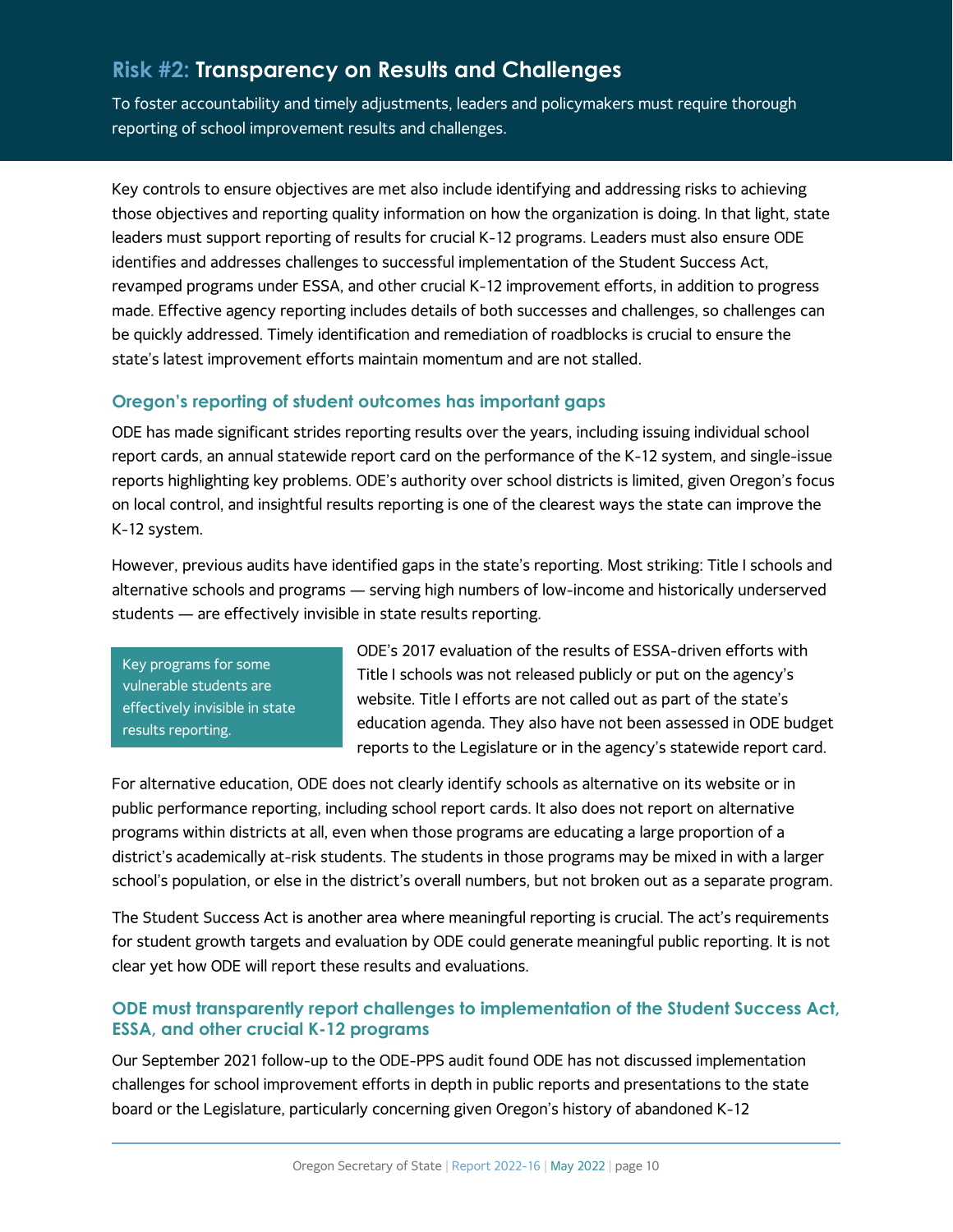improvement efforts. These challenges are likely substantial. Previous audits identified district concerns about redundant state-mandated plans, the difficulty of "braiding" funds from federal and state funding sources to achieve specific outcomes, and the ability of ODE and its contractors to authentically engage with school districts — a key issue given the Student Success Act's emphasis on state-funded coaching for struggling districts.

As of July 2021, Student Success Act reports to the Legislature identified some challenges but did not report on them in detail or include stakeholder views of ODE's efforts. ODE regularly reports on SSArelated programs to the State Board of Education, but none of the presentations reviewed by our office addressed challenges to implementation or efforts to meet those challenges. However, ODE's January 2022 report to the Legislature on the Student Investment Account did detail some significant challenges, including procurement challenges in ODE's intensive coaching program and the administrative burden and fragmentation caused for school districts and ODE by 88 separate state programs addressing K-12 education. This is an encouraging step toward transparency that state leaders can assure is continued and expanded for the Student Investment Account and extended to other crucial K-12 programs.

#### **Suggested leadership actions**

- **1.** Require and support thorough ODE reporting and highlighting of both school improvement progress and challenges to effective implementation to the State Board of Education and the Legislature, including concerns raised by districts and stakeholders. Provide additional staff if necessary.
- **2.** Ensure results or the fact that results have not yet been measured are clearly reported and discussed in the Legislature for key ODE programs. Include the Student Success Act, Measure 98, Title I and other efforts under ESSA, and additional grants aimed at student success and equity, such as African American Black Student Success grants and grants for American Indian/Alaska Native and English learner students.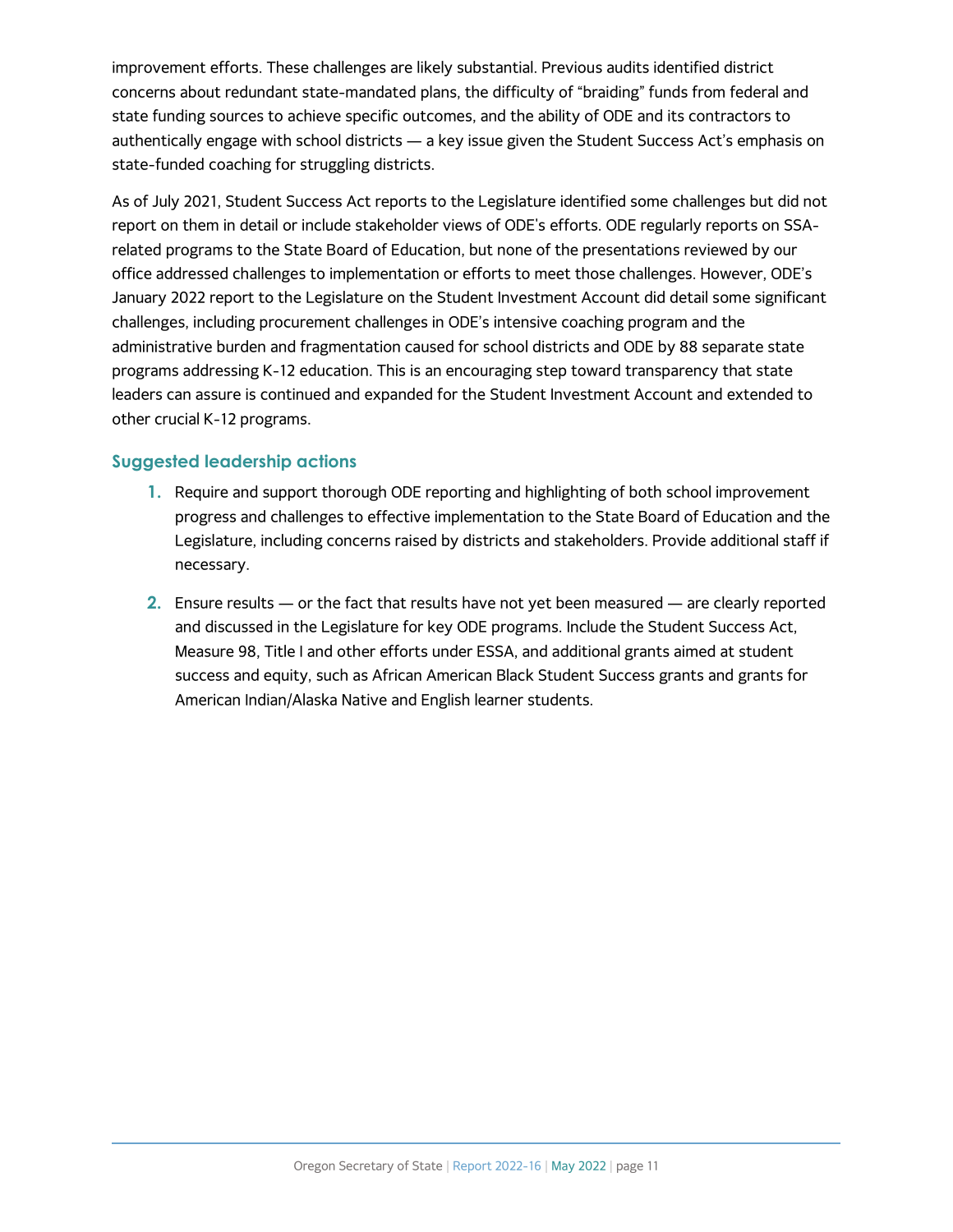# **Risk #3: Spending Scrutiny and Guidance**

Leaders and policymakers should support ODE in providing more analysis of school district spending, helping districts focus spending on student support and offset rising costs.

Local school boards, business managers, and superintendents control district spending, but a recent study by ODE confirms the agency has the analytical capability to provide boards, school and state leaders, and the public with valuable district spending insights. Student Success Act requirements also provide a pathway for ODE to encourage efficient and effective spending that increases student outcomes and equity. Spending scrutiny is particularly important to help ensure programs serving marginalized students and their families, who may lack political power, are well funded.

However, our audits have found ODE can be wary of infringing on local control. After its recent spending study, the agency did not include two of the most compelling conclusions in its most highprofile annual report. In addition, ODE has not gone beyond checkbox oversight of a requirement that districts review and consider Quality Education Commission spending recommendations when applying for funds under the Student Investment Act. Further support from state leaders would help the agency highlight and follow through on research-backed spending practices.

#### **Rapid increases in school district costs could reduce the impact of the Student Success Act**

New money from the Student Success Act has the potential to substantially improve Oregon's sub-par national rankings in spending per K-12 student and in K-12 student-teacher ratios. As detailed in our ODE-PPS audit, a low ratio and smaller classes can allow teachers to focus more on individual students to raise their performance. Research indicates individual attention makes a particular difference in early grades and with disadvantaged students.

However, rapidly increasing Public Employees Retirement System (PERS) costs, rising inflation, and other rapid non-classroom cost increases such as rising costs for health insurance could reduce these gains by shifting the money away from student support. The ODE-PPS audit found benefits were the major K-12 cost category where Oregon exceeded the national average by the largest margin, likely driven by PERS costs.

#### **ODE has made progress evaluating spending, but needs leadership support to publicize and meaningfully follow up on results**

ODE has made important strides in spending analysis. Supported by ODE, the Quality Education Commission publishes an annual report on its Quality Education Model, which forecasts the amount of funding required to provide best educational practices statewide. ODE is providing more detailed spending data to districts for peer comparisons. In addition, in response to a recommendation from the ODE-PPS audit, ODE analyzed school district spending and its connection to graduation rates and published a summary in the 2020 annual report.

That study reached important conclusions, including emphasizing the importance of improved student services, and further demonstrated ODE's capacity for useful research. However, the study summary in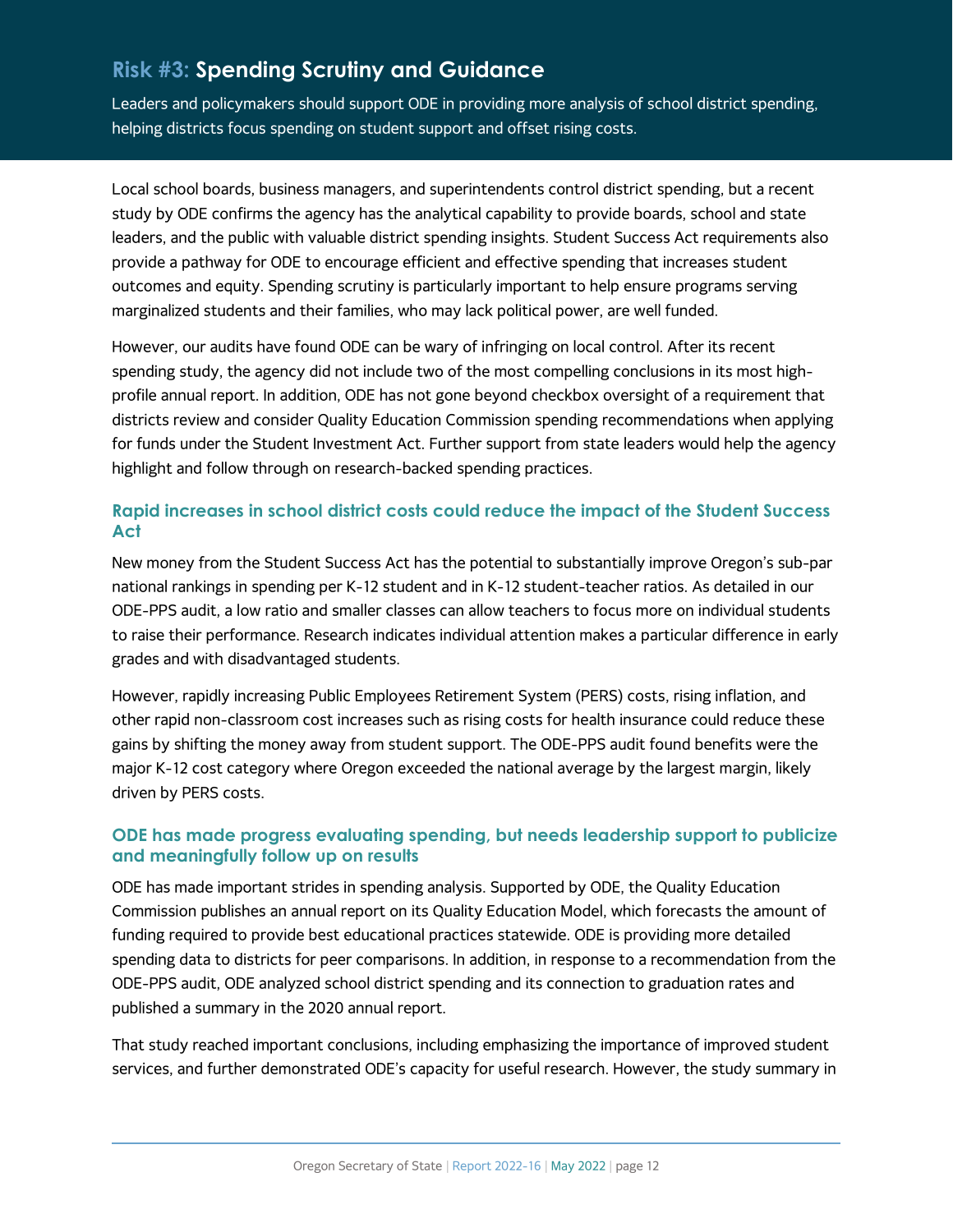the annual Quality Education Commission report — a high-profile document required by law — omitted two of the study's most critical conclusions:

- Reallocation of 1% of the spending from business services, central activities, and instructional support to instruction is associated with graduation rate increases of 3% to 4%.
- Higher costs of living and salaries in large cities and suburban schools leads to increased class sizes in districts with a substantial majority of historically underserved students, an inequity the ODE study recommended the Legislature take action to address.

The Student Success Act requires districts to consider commission recommendations when applying for Student Investment Account funds, an avenue for ODE to provide oversight and support. Districts are required to check a box attesting they have considered the recommendations, but ODE's oversight thus far has not extended further. The statutory language also does not indicate how deeply ODE should address district spending issues.

In our judgment, volunteer school boards, parents, and other stakeholders would benefit from more broadly publicized information, well-researched recommendations, and meaningful ODE follow-up to adequately address spending issues. The ODE-PPS audit, for example, found public information on spending analysis at Portland Public Schools, Oregon's largest district, was limited.

#### **Suggested leadership actions**

- **1.** Support ODE in providing more analysis of effective and efficient school district spending and in providing additional information and useful tools for districts to benchmark and evaluate their spending. Ensure the agency details the most substantial findings in the Quality Education Commission's annual report.
- **2.** Monitor the depth and effectiveness of ODE's interaction with school districts on spending.
- **3.** Ensure ODE works with districts and other stakeholders to enhance transparency and analysis of district spending, develop academic return on investment models, and increase financial training for district administrators.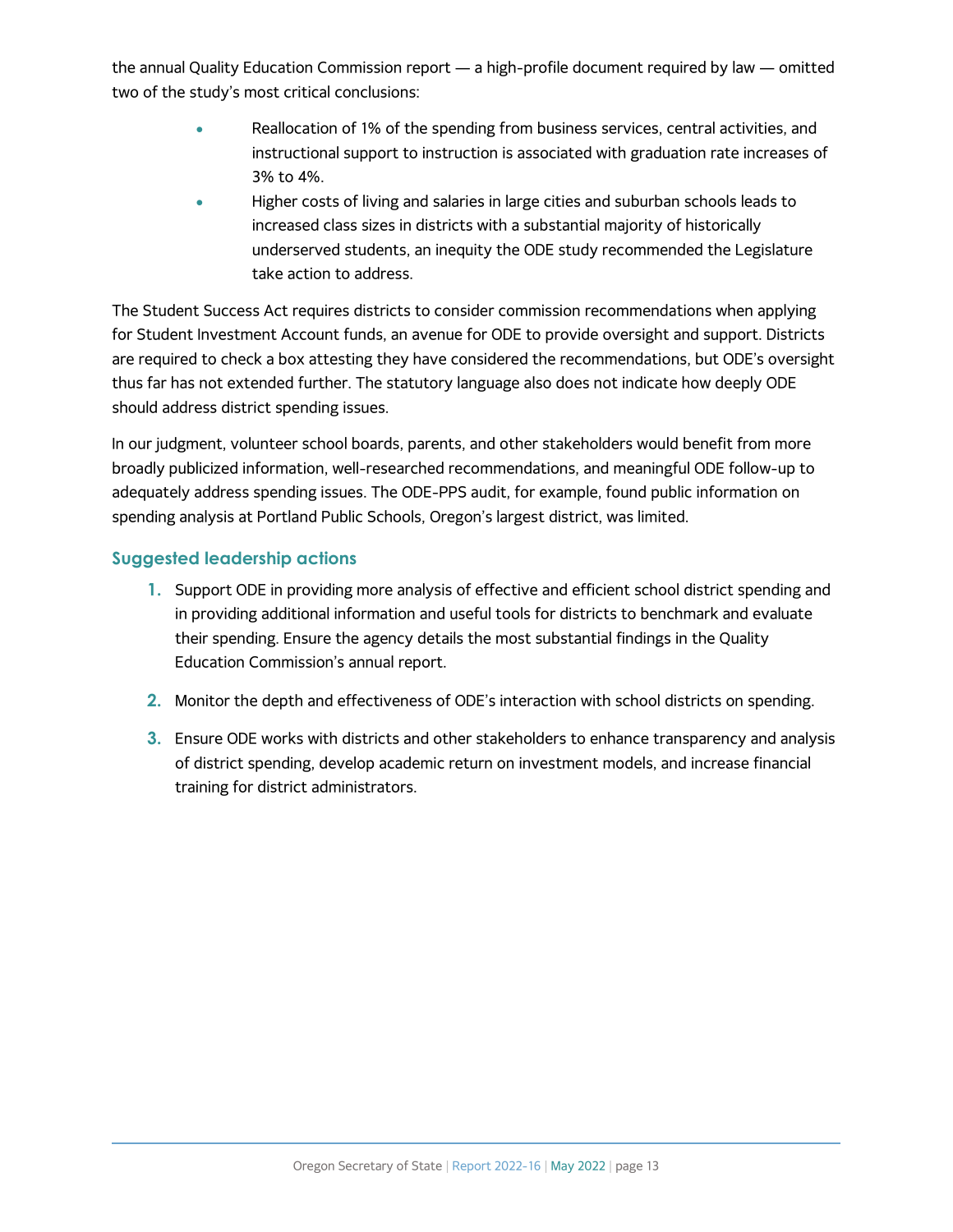# **Risk #4: Clear, Enforceable District Standards**

Oregon's Division 22 standards for K-12 schools lack clarity and enforceability, allowing low performance to persist. To increase accountability for state funds and student success, leaders and policymakers must balance local control of school districts with reasonable, enforceable standards.

Setting standards for operations and performance is an important control activity in a system or organization. Oregon's standards for K-12 school districts primarily come through Division 22 regulations that tie specific requirements to laws passed by the Legislature.

Our audits have found ODE's enforcement of standards designed to improve student achievement is limited, and education leaders and the Legislature have not resolved how best to balance enforcing standards and supporting struggling districts against the priority placed on local school district control.

#### **Division 22 standards lack clarity and enforceability**

The Division 22 rules, approved and enforced by the State Board of Education, cover some important district operations, among them: diploma requirements, common district curriculum, academic content standards, equity expectations, and evaluations. Particularly with ODE engaged in more support of districts under the Student Success Act, agency monitoring of district compliance with these standards can help ODE and districts identify areas of improvement to address.

Yet the ODE-PPS audit found the regulations lack clarity and enforceability in key areas. For example, the regulations call for rigorous instruction aligned with state academic standards, but the definition of rigorous is vague. The regulations require reporting of performance but set no performance standards. They require districts to maintain class sizes and teacher assignments that promote effective practices but provide no specifics.

The audit also found ODE's assurance of compliance with the standards, scaled back by budget reductions, is limited and largely complaint-driven. Districts are required to prepare and publicly report a Division 22 compliance form, but it consists of one page of checkboxes.

#### **ODE has begun efforts to improve Division 22 standards and assurance**

In May 2019, ODE created a Division 22 committee that meets monthly. The committee has identified areas of improvement in the Division 22 assurance process and increased support for districts out of compliance and needing corrective action. The agency also hired a full-time Division 22 specialist who has revised the Division 22 website,<sup>[11](#page-15-0)</sup> developed systems for tracking and follow-up, and created proactive communication tools to support districts.

As our September 2021 audit follow-up noted, the formation of a dedicated ODE workgroup is significant progress toward improving Division 22 standards. However, the group has not yet fully evaluated the standards for enforceability and clarity.

<span id="page-15-0"></span><sup>11</sup> <https://www.oregon.gov/ode/rules-and-policies/StateRules/Pages/Division-22.aspx>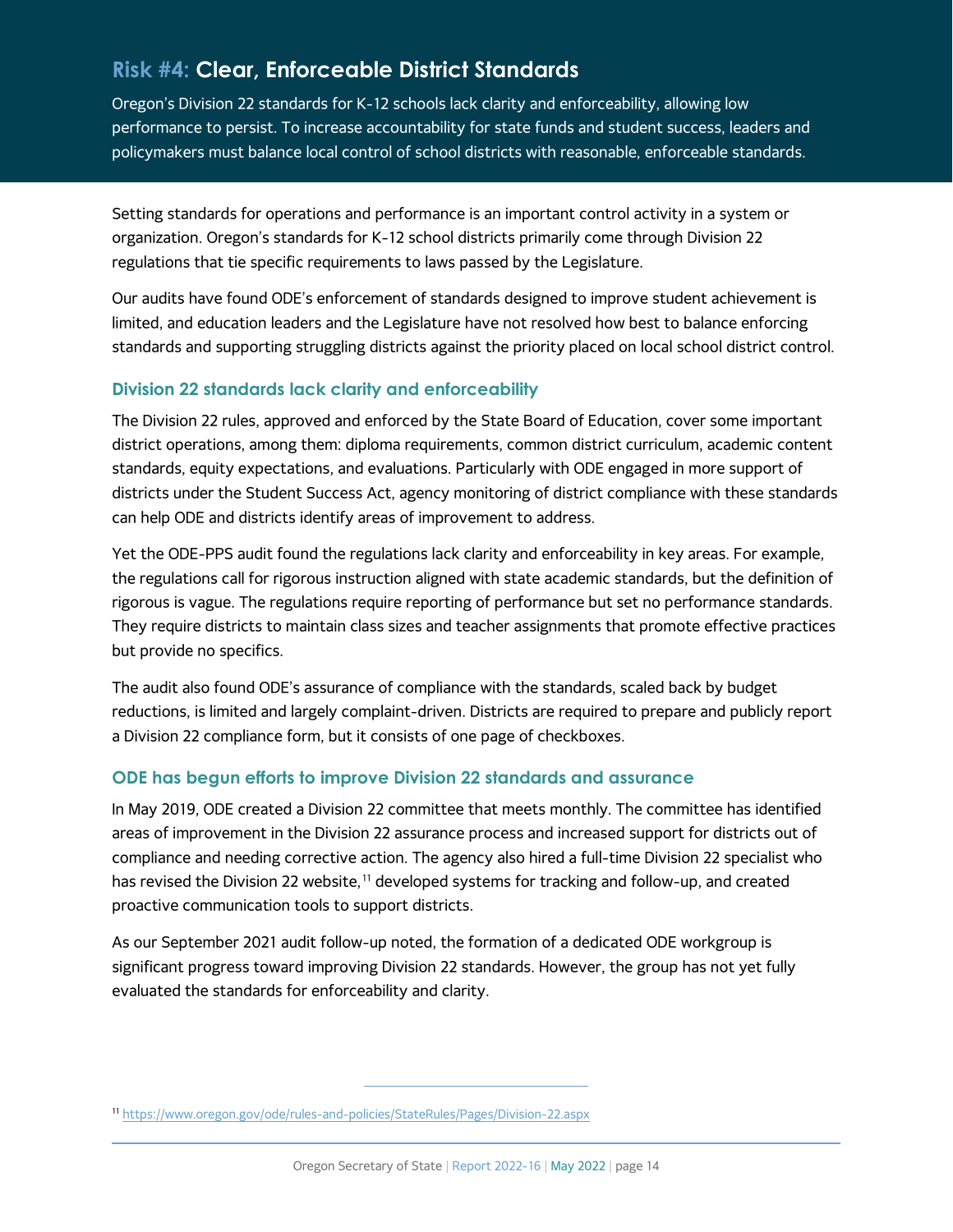#### **Suggested leadership actions**

- **1.** Monitor and support improvements in Division 22 standards for clarity and enforceability and in ODE's assurance and support efforts under its Division 22 improvement process.
- **2.** Provide more staff if necessary to build a robust assurance effort that supports and meaningfully monitors districts in complying with the standards and assures compliance.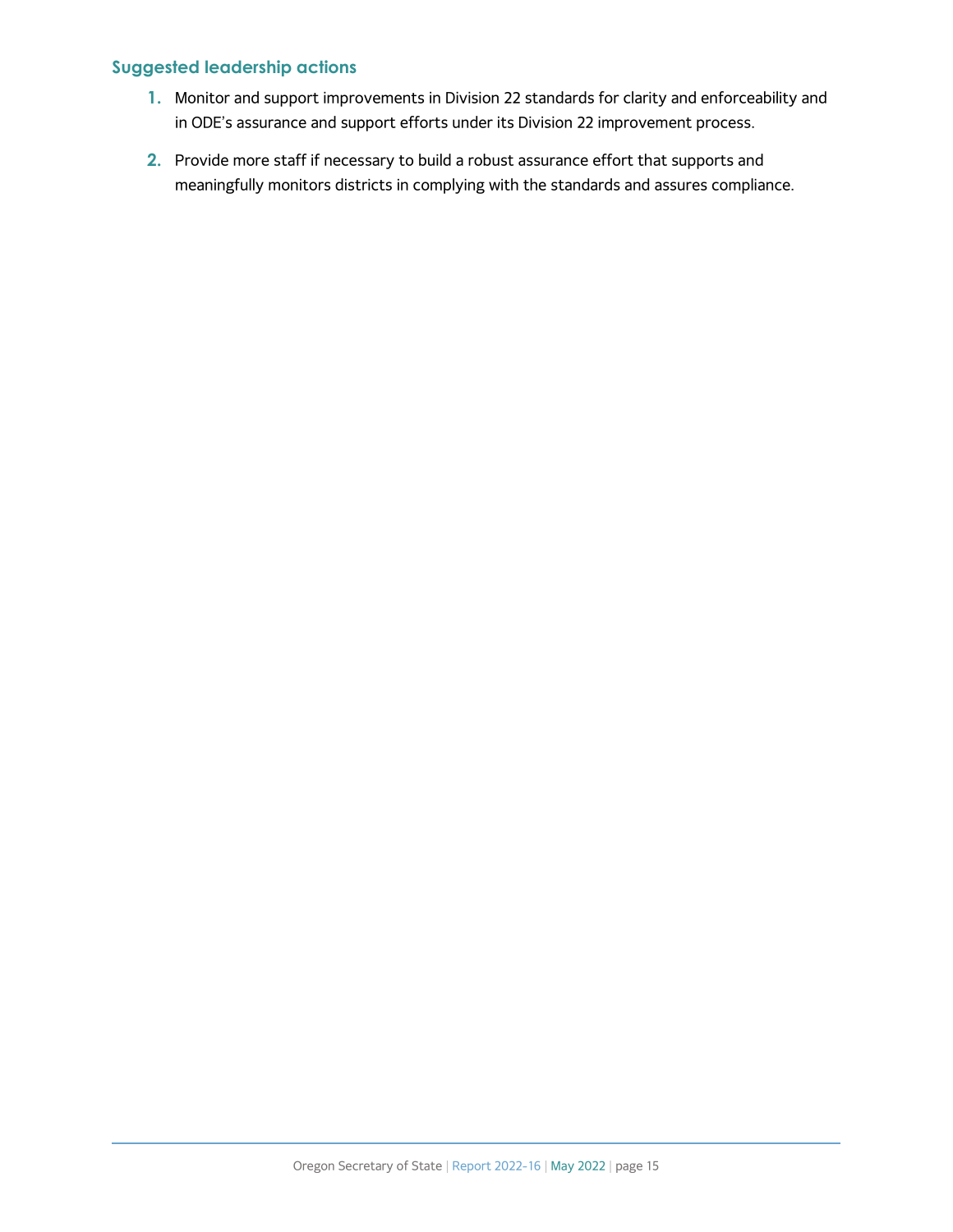## **Risk #5: Governance and Funding Stability**

Reforming education is a complex, long-term effort, requiring leaders and policymakers to set clear goals and foster a long-term focus. A large number of separate programs, unrealistic timelines, and frequent changes in funding priorities and leadership can undermine reform efforts.

The Student Success Act provides a foundation for state leaders to support and build on. However, our audits have identified three governance stability challenges that could reduce performance improvements under the act:

**Multiple programs.** The large number of programs that ODE administers, some funded by grants that come and go, adds substantial volatility to agency operations, makes it harder for ODE to focus on top priorities, and contributes to a piecemeal approach to improving K-12 education. ODE administers more than 108 state and federal grants, with new grants and initiatives added each legislative session including 22 in the 2021 legislative session. [12](#page-17-0) With 197 school districts, and the possibility of working directly with some individual schools, programs, or consortia for different grant programs, this translates to thousands of grant agreements each year. The agency has separate teams working on many grants and plans, and our graduation rate audit found a lack of communication and coordination between teams within the agency. ODE has also had limited input on how legislative initiatives can best fit into the agency's existing structure. For several recent initiatives, including efforts to address chronic absenteeism, high school success, and English language learning, ODE set up new teams to manage them, increasing the potential for duplication and isolation. Our September 2021 follow-up of the ODE-PPS audit found ODE has made progress consolidating and streamlining some critical programs under a new Office of Education Innovation and Improvement, a promising step.

**Unrealistic timelines.** Grant programs can drive significant improvements in the system, providing evidence of effective programs that can be scaled up statewide. However, Oregon's two-year legislative cycle can prompt state leaders and policymakers to require reports on the performance of state grant programs and initiatives before they have time to show results. As a result, state grants come and go, giving them a "flavor of the month" cast that increases skepticism and instability. Education programs can take a year to implement and generally need at least five years to determine how well they work.

**Changes in priorities, leadership, and funding.** Oregon's governance system is structured to generate frequent change, particularly in high-profile programs such as education. The Governor, the Superintendent of Public Instruction under the Oregon Constitution, is limited to two consecutive terms. The Legislature meets each year, with a full session every two years.

In 2017 alone, our high school graduation audit found, the Legislature passed 16 education-related policy measures, and considered another 23. ODE's director, appointed by the Governor, turns over periodically, and turnover in some key ODE departments has been high. These frequent changes can reduce focus on long-term goals and investment results.

<span id="page-17-0"></span> $12$  Each legislative session also creates new processes for ODE and school districts to implement. In the 2021 session, according to ODE, 29 bills passed with new processes, such as notification requirements for harassment and bullying, oral health curriculum, and a State School Fund study and advisory committee.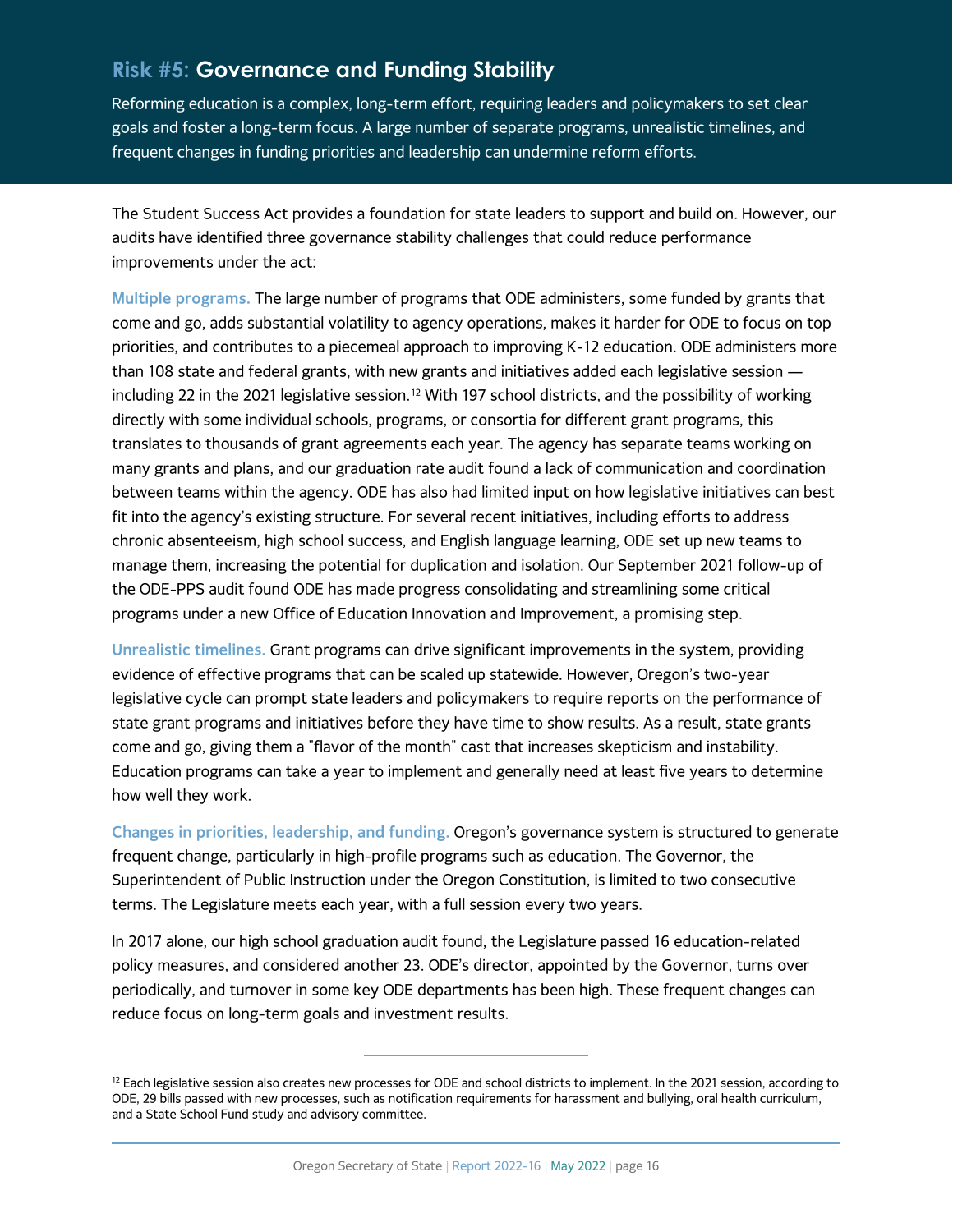Reversals and defunding have affected K-12 education programs over the years. The 2013 establishment of the Oregon Education Investment Board led to a suite of strategic programs, including programs in early reading and connecting to work. But by 2017, just four years later, most of those strategic investments were repealed. ODE also has seen cuts in staffing for specific programs, including Division 22 staff, limiting oversight of state standards, and in staffing for oversight and support of academic content standards in the arts and world languages.

In our judgment, the systemic lack of governance and funding stability contributed to the abandonment of the state's three prior major K-12 improvement efforts. Similar rapid shifts in programs and reductions in funding for the Student Success Act — for programs under the act or for ODE's capacity to monitor and support districts — could also undermine this latest reform effort. The Student Success Act is statutory, not constitutional, meaning future Legislatures can reduce or divert funding and change staffing and requirements.

At this point, Oregon does not have a detailed road map of programs to improve K-12 education, which could help foster a longer-term focus on improving programs and managing investments already in place.

#### **Suggested leadership actions**

- **1.** Support ODE in developing a comprehensive road map of programs to improve K-12 education that includes student populations served, funding, scale, district reporting requirements, performance measurement requirements, and performance expectations over time. Focus particularly on programs supporting struggling schools and vulnerable students.
- **2.** Use the road map to ensure new K-12 initiatives and requirements are aligned with existing ODE school improvement work, and track the number of new programs introduced each legislative session. This important step by the Governor and Legislature would help foster coordinated action at ODE, reduce duplication, and reduce administrative burdens on the agency and school districts.
- **3.** Require programs to have strong performance measurement plans and robust interim updates, then focus on incremental improvements, maintain adequate long-term funding, and allow time for meaningful analysis of results.

## **Report Conclusion**

The Student Success Act increased Oregon's investment in K-12 education to a level close to what is called for in the Quality Education Model. It also increased capacity at ODE for system oversight and district support, increasing the potential to substantially increase student success and close longstanding equity gaps. State leaders can help ensure Oregon meets these critical goals by steadily monitoring the risks outlined in this report and providing the support Oregon's students need.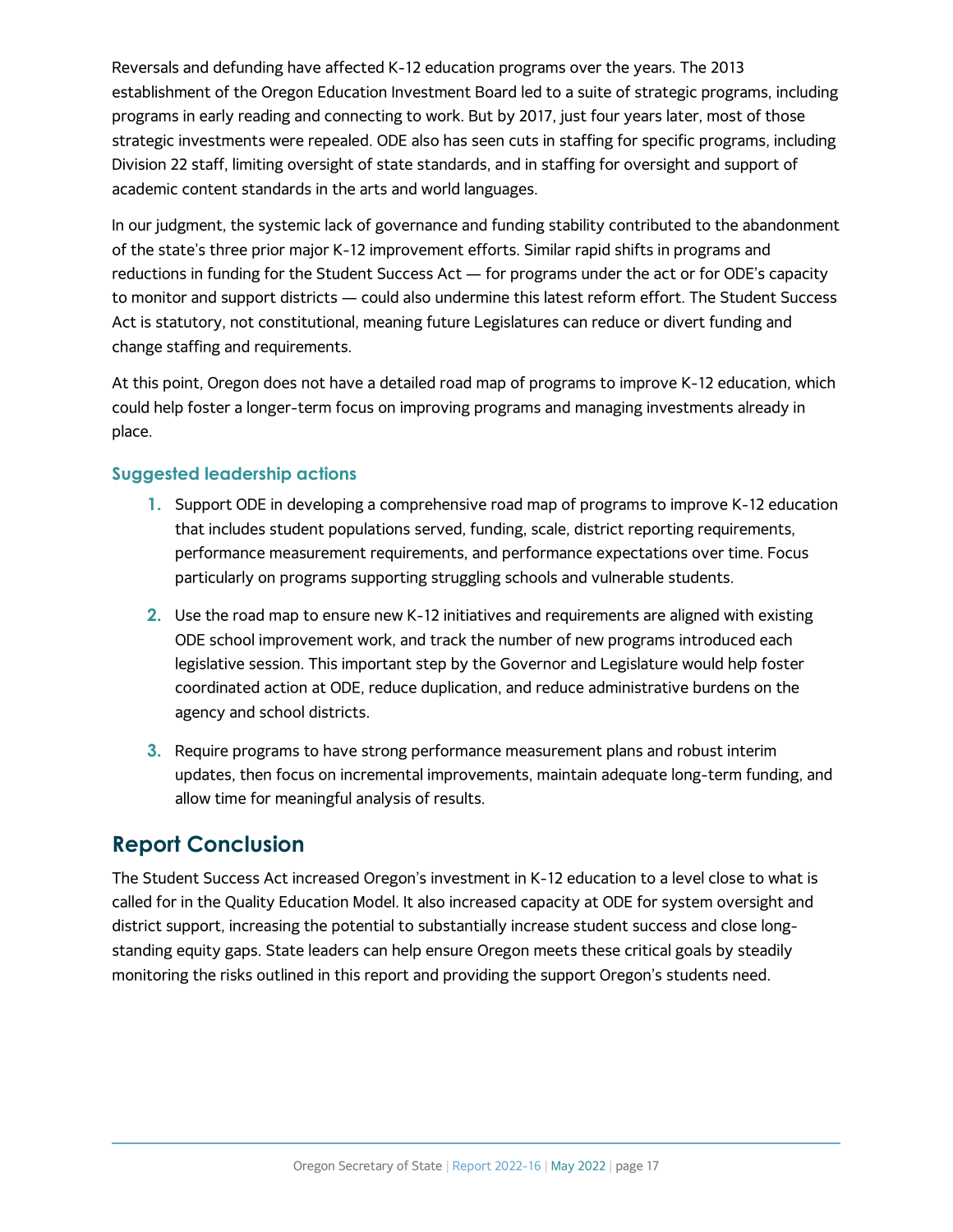# **Appendix A: Audits and Follow-up Reports**

We reviewed the following audit and follow-up reports to identify key risks for this systemic risk report.

Clearer Communication, Consistent Use of Results and an Ongoing Commitment to Improvement Could Help Address Testing Concerns [Report 2016-21](http://records.sos.state.or.us/ORSOSWebDrawer/Recordpdf/5080632) (Sep 2016)

The Oregon Department of Education Should Take Further Steps to Help Districts and High Schools Increase Oregon's Graduation Rate [Report 2017-29](http://records.sos.state.or.us/ORSOSWebDrawer/Recordpdf/5849884) (Dec 2017)

Stronger Accountability, Oversight, and Support Would Improve Results for Academically At-Risk Students in Alternative and Online Education [Report 2017-30](http://records.sos.state.or.us/ORSOSWebDrawer/Recordpdf/5849885) (Dec 2017)

Department of Education and Portland Public Schools: ODE and PPS Must Do More to Monitor Spending and Address Systemic Obstacles to Student Performance, Particularly at Struggling Schools [Report 2019-01](http://records.sos.state.or.us/ORSOSWebDrawer/Recordpdf/6687804) (Jan 2019)

Recommendation Follow-up Report: Stronger Accountability, Oversight, and Support Would Improve Results for Academically At-Risk Students in Alternative and Online Education [Report 2019-12](http://records.sos.state.or.us/ORSOSWebDrawer/Recordpdf/6694882) (Mar 2019)

Recommendation Follow-up Report: The Oregon Department of Education Should Take Further Steps to Help Districts and High Schools Increase Oregon's Graduation Rate [Report 2019-15](http://records.sos.state.or.us/ORSOSWebDrawer/Recordpdf/6694885) (Apr 2019)

ODE Can Better Support Students Experiencing Disabilities Through Improved Coordination and Monitoring of Services [Report 2020-24](http://records.sos.state.or.us/ORSOSWebDrawer/Recordpdf/7359912) (Jun 2020)

High School Success Planning Is Robust, but ODE Can Enhance Benefits of Measure 98 by Improving Monitoring and Analysis [Report 2020-44](http://records.sos.state.or.us/ORSOSWebDrawer/Recordpdf/7672699) (Dec 2020)

Recommendation Follow-up Report: ODE Must Accelerate Efforts to Monitor Spending and Improve Initiatives to Help Vulnerable Students [Report 2021-28](http://records.sos.state.or.us/ORSOSWebDrawer/Recordpdf/8310347) (Sep 2021)

Recommendation Follow-up Report: Portland Public Schools has Made Progress, but Must Take Further Steps to Reduce Inequities at High-Poverty Schools [Report 2022-10](https://sos.oregon.gov/audits/Documents/2022-10.pdf) (March 2022)